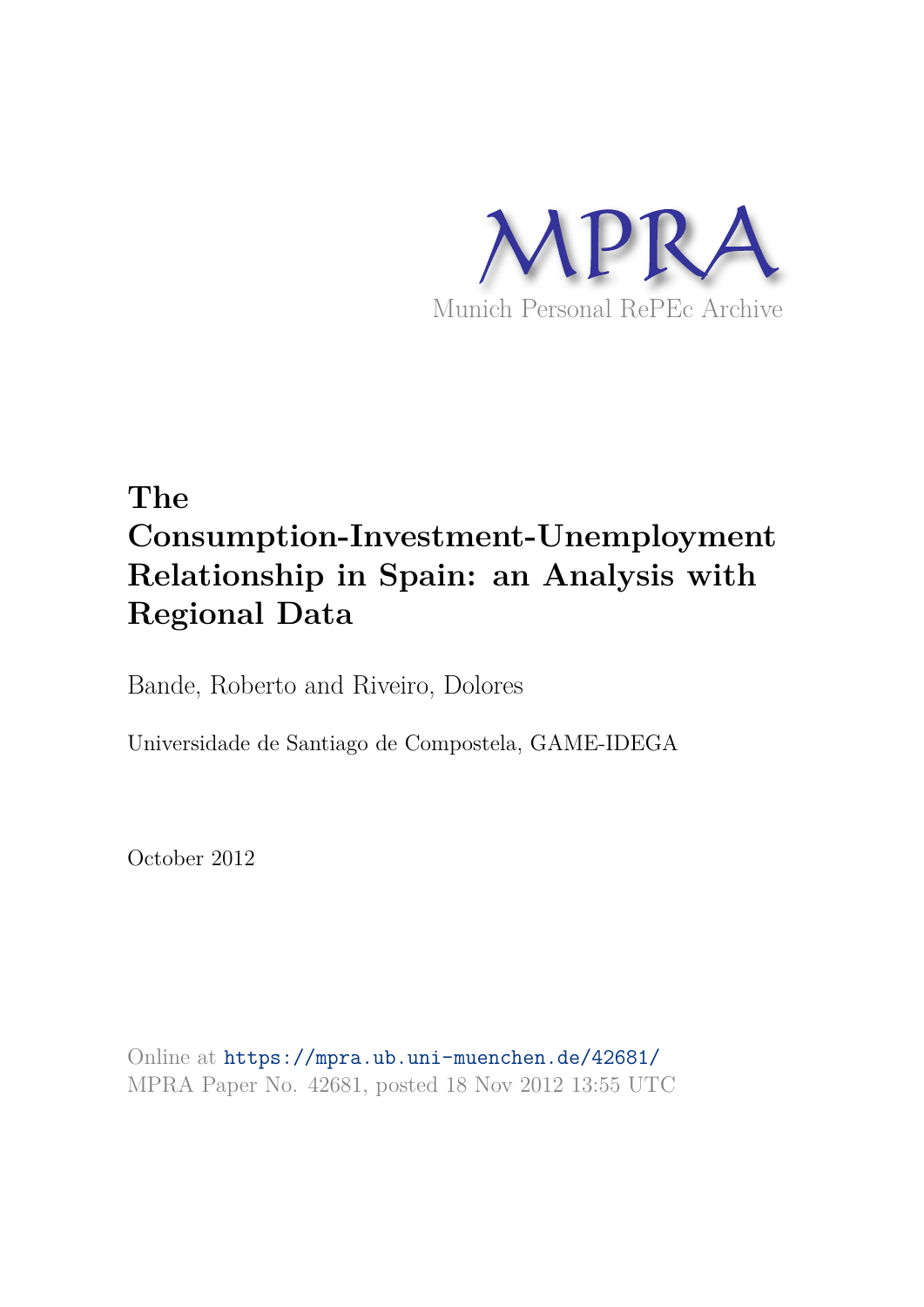# **The Consumption-Investment-Unemployment Relationship in Spain: an Analysis with Regional Data**∇

Roberto Bande♦ Dolores Riveiro

*(GAME-IDEGA, Universidade de Santiago de Compostela)*

October, 2012

#### **Abstract**

In this paper we analyse the consequences of changes in the consumption patterns on unemployment through an intermediate channel via investment. Specifically, after presenting our theoretical framework, we build a dynamic econometric multiequational model, in which we estimate a consumption function, an investment function and an unemployment rate equation, using a panel of 17 Spanish regions. This model is characterised by its dynamics and the cross equation relationships. After estimating the model, we run a number of dynamic simulations in order to verify our starting hypothesis, namely that temporary and persistent shocks to consumption have long lasting effects on unemployment, both directly and indirectly, through investment. Our results are especially relevant in the current recessive context of the Spanish economy, which is characterised by severe falls in consumption and unprecedented increases in unemployment.

**Key words:** Consumption, investment, unemployment, panel data **JEL Codes:** E21, E22, E24

<sup>∇</sup>Authors acknowledge the excellent research assistance by Carla di Paula, as well as comments on a previous version of the paper from other members of the GAME research group and from Alberto Meixide. Remaining errors are our sole responsibility. The research has been funded by Xunta de Galicia, through grant 10SEC242003PR, whose financial support is gratefully acknowledged.

<sup>♦</sup>Corresponding author. Departamento de Fundamentos da Análise Económica, Facultade de Ciencias Económicas e Empresariais, Avenida do Burgo s/n. 15782 Santiago de Compostela, A Coruña, Spain. Phone: +34 881 811 666.Fax: +34 981 547 134. Email: Roberto.bande@usc.es.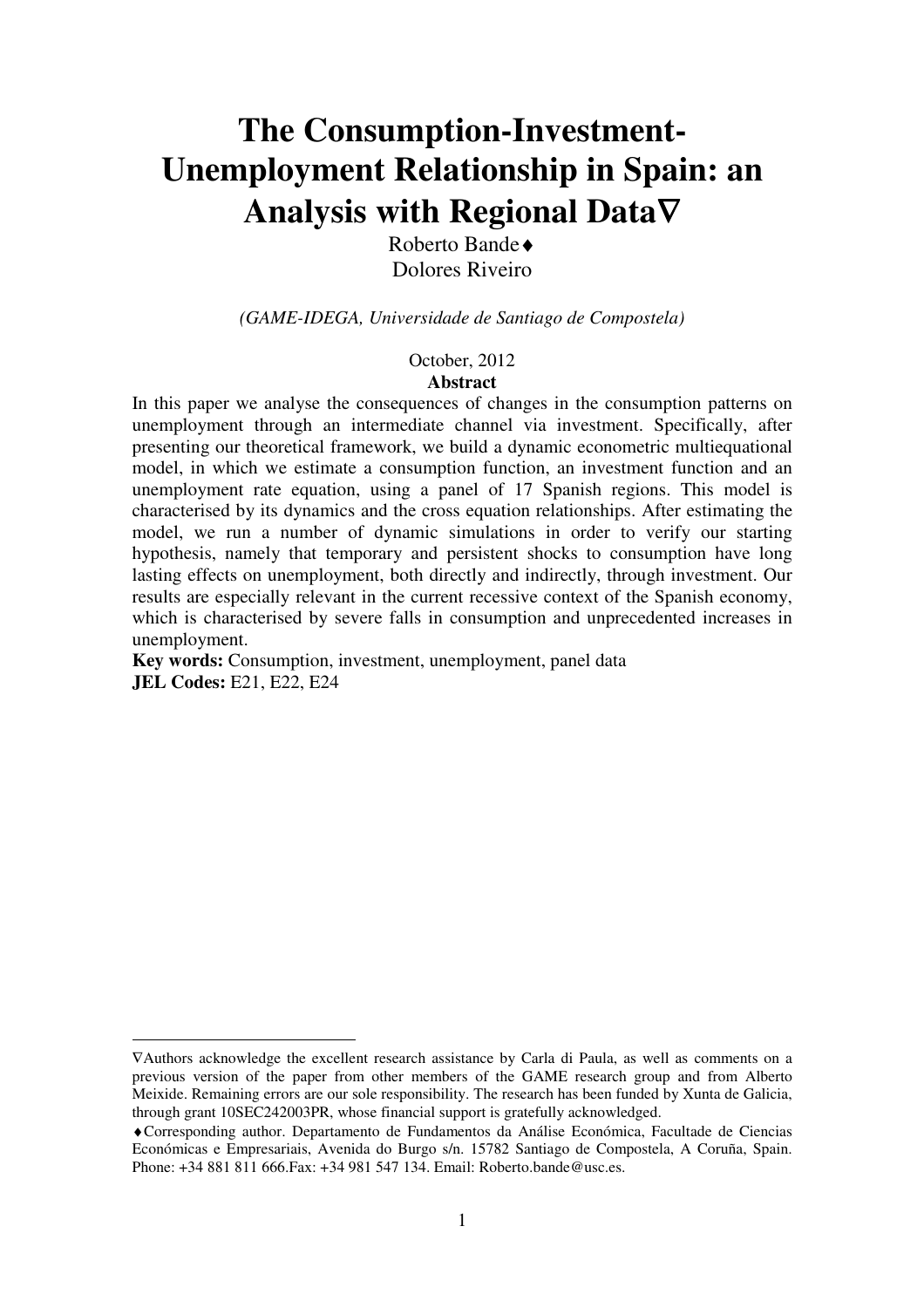#### **1.- Introduction**

 $\overline{a}$ 

One of the most prominent and worrying characteristics of the Spanish economy nowadays is the magnitude of the unemployment rate, which after reaching a 25-year low value in the second quarter of 2007 at 7.9%, at of the writing of this paper it has peaked to an unprecedented 24.6% at the second quarter of 2012. Therefore it is not surprising that the declared objective of the main policies followed since the beginning of the recession is to resume the growth and employment creation path that characterised the 2000's.

While labour economists have focused their attention into a vast number of issues throughout the last decade, more recently their attention has turned back to unemployment and its persistence, precisely when the current recession has brought the unemployment figures back to the high levels of the 80's. In this context, the aim of the paper is to analyse the relationship between consumption, investment and unemployment.

The interest in the analysis of the relationship between aggregate demand variables (consumption and investment) and unemployment is derived from the observed discrepancy between the assumptions and implications of the main macro-labour models on the one hand, and what economic and policy agents (as well as existing data) suggest.

The main social agents (politicians, trade unions, businesses representatives) use to link swings in employment with the evolution of investment.<sup>1</sup> However, such relationship cannot be derived from the main theoretical approaches on the labour markets functioning. The effects of an expansion in the aggregate demand on unemployment would only be observed in the short run, being therefore temporary, given that in the longer run these effects vanish and the unemployment rate would return to its equilibrium value (either the natural rate of unemployment, NRU, or the non accelerating inflation rate of unemployment, NAIRU), when the economy reaches again the vertical long run Phillips Curve. The existence of hysteresis in the labour market allows for prolonged effects of changes in the aggregate demand on unemployment, such that cyclical variations in the unemployment rate become structural. This goes against the standard NRU models, which rely on the assumption that the cyclical and

<sup>&</sup>lt;sup>1</sup>The current President of the Spanish Government, Mariano Rajoy, asserted recently in a partisan meeting in June, 2012, that "Without credit there are no banks, without banks there is no investment, and without investment there is no employment" (see http://noticias.es.msn.com/rajoy-sin-cr%c3%a9dito-no-haybancos-y-sin-bancos-no-hay-inversi%c3%b3n-ni-hay-empleo).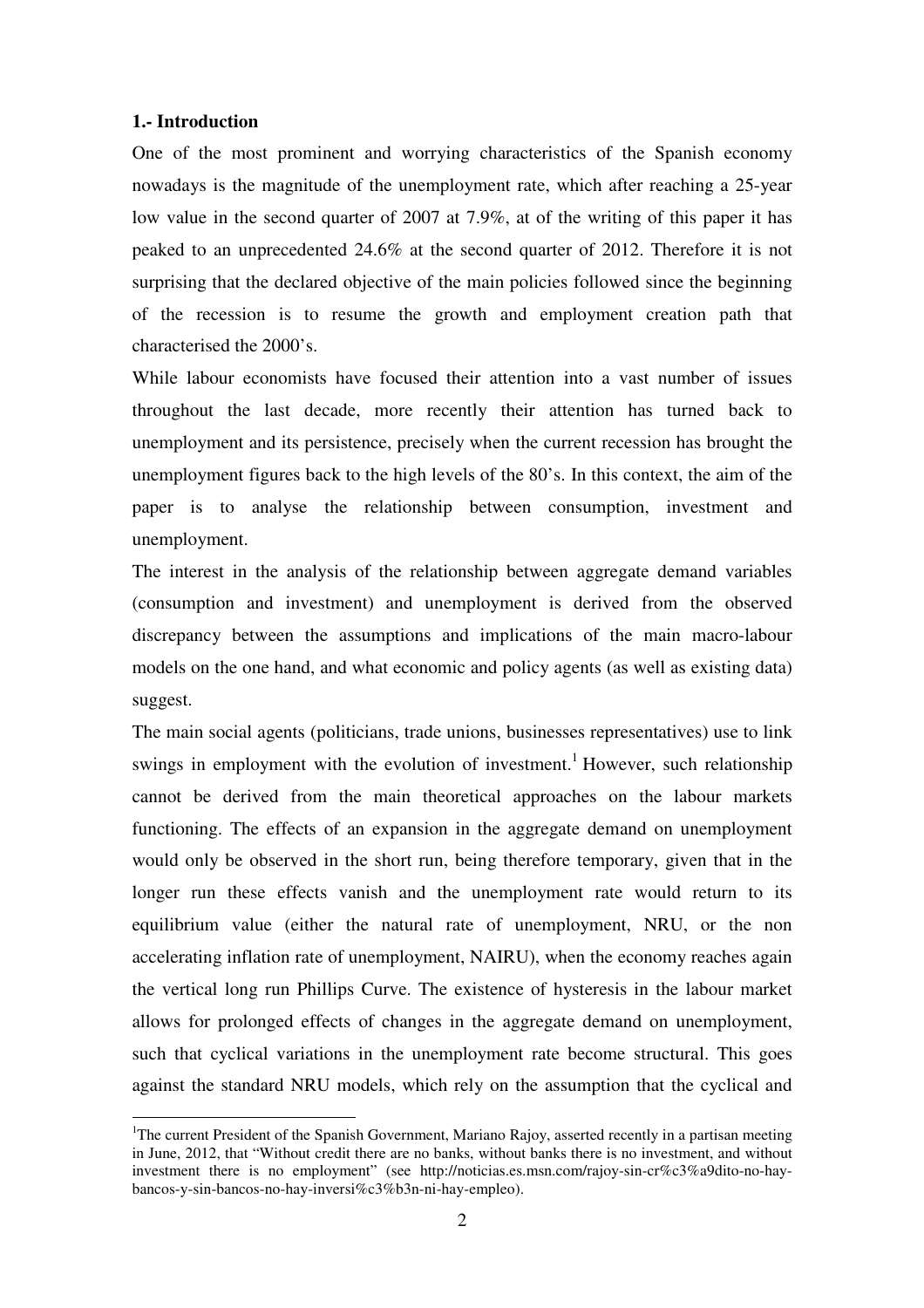structural components of unemployment are independent of each other, such that in the absence of errors in expectations, and once that the Walrasian equilibrium conditions are fulfilled, the unemployment rate reaches its natural value, as Friedman (1968) describes.

Most of the theoretical approaches to unemployment, though different analytical perspectives, follow one of these conflicting theories. However, the Chain Reaction Theory (CRT hereafter) asserts that the short, medium and long run are not compartmentalised, but that they interrelated in an intertemporal continuum, through slow and prolonged adjustment processes.<sup>2</sup> Under this view it is shown that the cyclical and structural components of unemployment are interdependent, i.e., temporary and permanent components are interrelated through time, such that the effects of shocks in the labour market (as those steaming from changes in demand) persist in the medium and the long run. In fact, this theory holds that the differentiation between the cyclical and structural component of unemployment is meaningless. The interaction between dynamics in the labour markets and growing exogenous variables gives rise to the socalled "frictional growth" phenomenon, which precludes the unemployment rate approaching towards the NRU. This different perception on the causes of unemployment and its persistence has its ultimate reflection in the proposed policy measures targeted at reducing the unemployment rate. While the NRU argues in favour of supply side policies (labour market flexibilization, tougher conditions for access to unemployment benefits, etc.) the CRT proposes the use of aggregate demand policies to stimulate economic activity and to reduce unemployment and its persistence (tax cuts on consumption, increased government spending, investment stimuli, etc.).<sup>3</sup> In this context, in spite of the statements and electoral promises by policymakers, the standard policy rule is to flexibilize the labour market and its institutions, which in many cases has the opposite effect on the final target. $4$ 

The existence of an explicit relationship between unemployment and aggregate demand has not been popular in the macro-labour literature so far. However, a growing number of authors, from very different analytical approaches and for different countries and

<sup>2</sup> The CRT was proposed and developed by Dennis Snower and Marika Karanassou in a series of papers. See Karanassou *et al* (2010) for a general view on this theory.

<sup>3</sup> The papers by Karanassou *et al* (2008), Karanassou and Sala (2012) or Bande and Karanassou (2012) emphasize the role of frictional growth in the explanation of unemployment in different economies.

<sup>4</sup> For instance, in the Spanish case, the current government proposed during the electoral campaign of November 2011, to reduce unemployment through an investment boost. Nevertheless, the legislative reforms implemented since it took office consisted in a deep reform of the labour relations framework.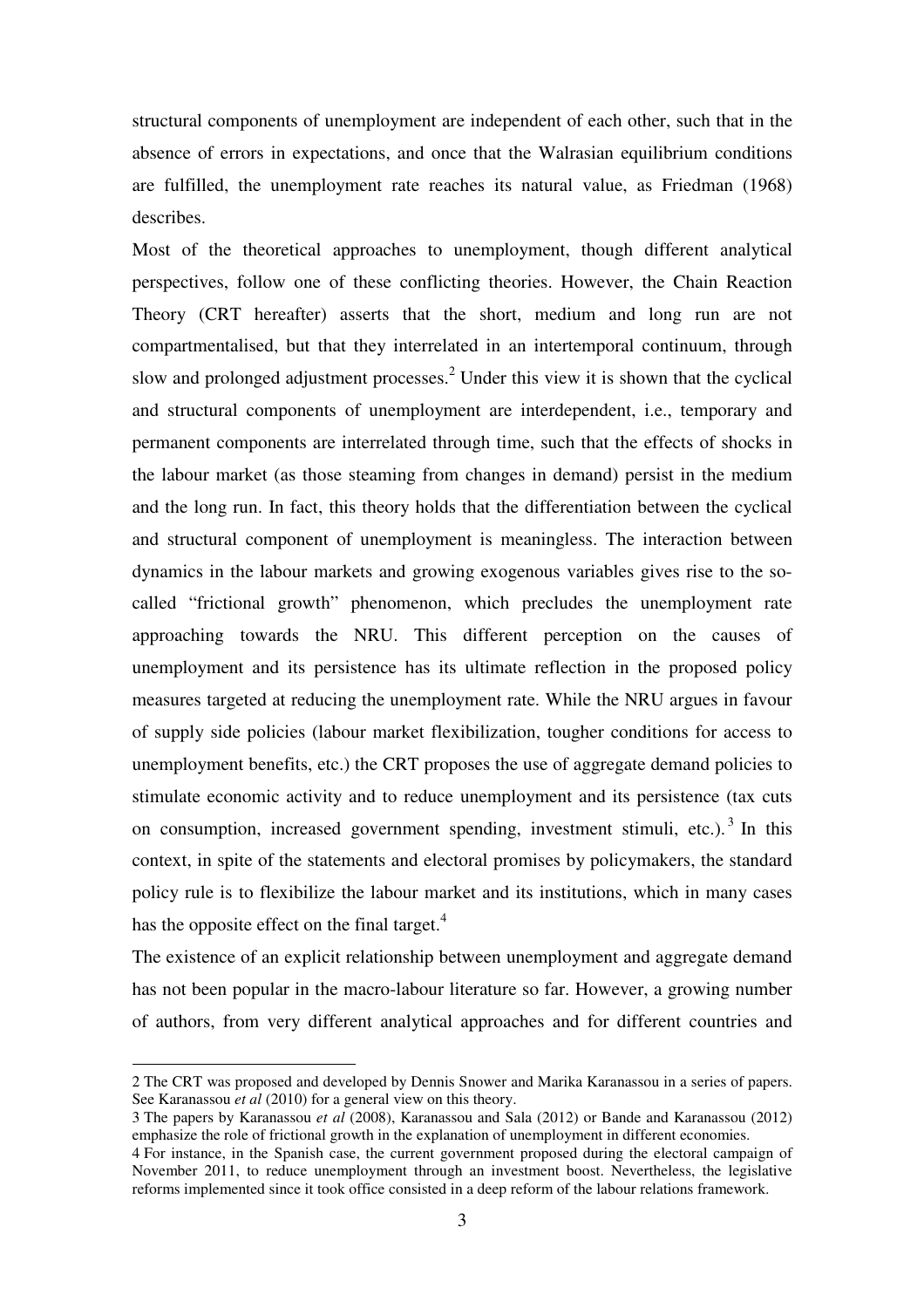periods, have found a significant negative relationship between the growth in the capital stock and the equilibrium unemployment rate.

Since the paper by Rowthorn (1999), who takes a CES production function in the context of the Layard, Nickell and Jackman (1991) model, and finds that increases in the capital stock may reduce theoretically the equilibrium unemployment, many papers have also shown this type of negative relationship between investment (growth of capital stock) and the equilibrium unemployment rate, both in the medium and long run.<sup>5</sup> This result seems to be robust across different type of modelizations and countries. Malley and Moutos (2001), using data for OECD countries, find that differences across countries in capital accumulation explain to a greater extent the existing differences in unemployment. Countries with greater capital accumulation (with respect to its trade partners) are those exhibiting lower unemployment rates. Alexio and Pitelis (2003), in an applied exercise for different European countries, also find that one of the potential factors explaining the high and persistent unemployment rates in Europe is an insufficient capital stock growth, as well as an inadequate aggregate demand. They conclude that variations in the components of the demand (and not only in investment) are relevant to explain unemployment fluctuations, a result which is in line to our appraisal. Kapadia (2005) introduces a production function with capital restrictions, in which installed capacity is determinant. When the capital stock is low, investment has a positive effect on the employment level, and modifies the equilibrium (it reduces the natural rate of unemployment). However, new investment above a given threshold has a neutral effect on (un)employment, it exclusively pushes up real wages. In other words, when the firm has spare capacity, capital accumulation is not able to reduce equilibrium unemployment, and we would be under the standard framework. As long as the firm reaches its potential capacity (which takes place when the capital-labour ratio falls short of the capital restrictions threshold), labour participation in the product, and therefore the wage participation, is reduced, while the capital (and profits) participation rises. This increase in the expected revenues affects investment, and directly reduces the natural rate of unemployment. In this same line, Arestis*et al.* (2007), in a study about the importance of capital stock in the determination of real wages and (un)employment for a panel of nine European countries, confirm their starting hypothesis, namely that

<sup>5</sup> The existence of such relationship is known in the literature as the *Modigliani Puzzle*. However, Modigliani himself does not regard it as a puzzle, but the natural expression of the Keynesian paradigm, Modigliani (2000).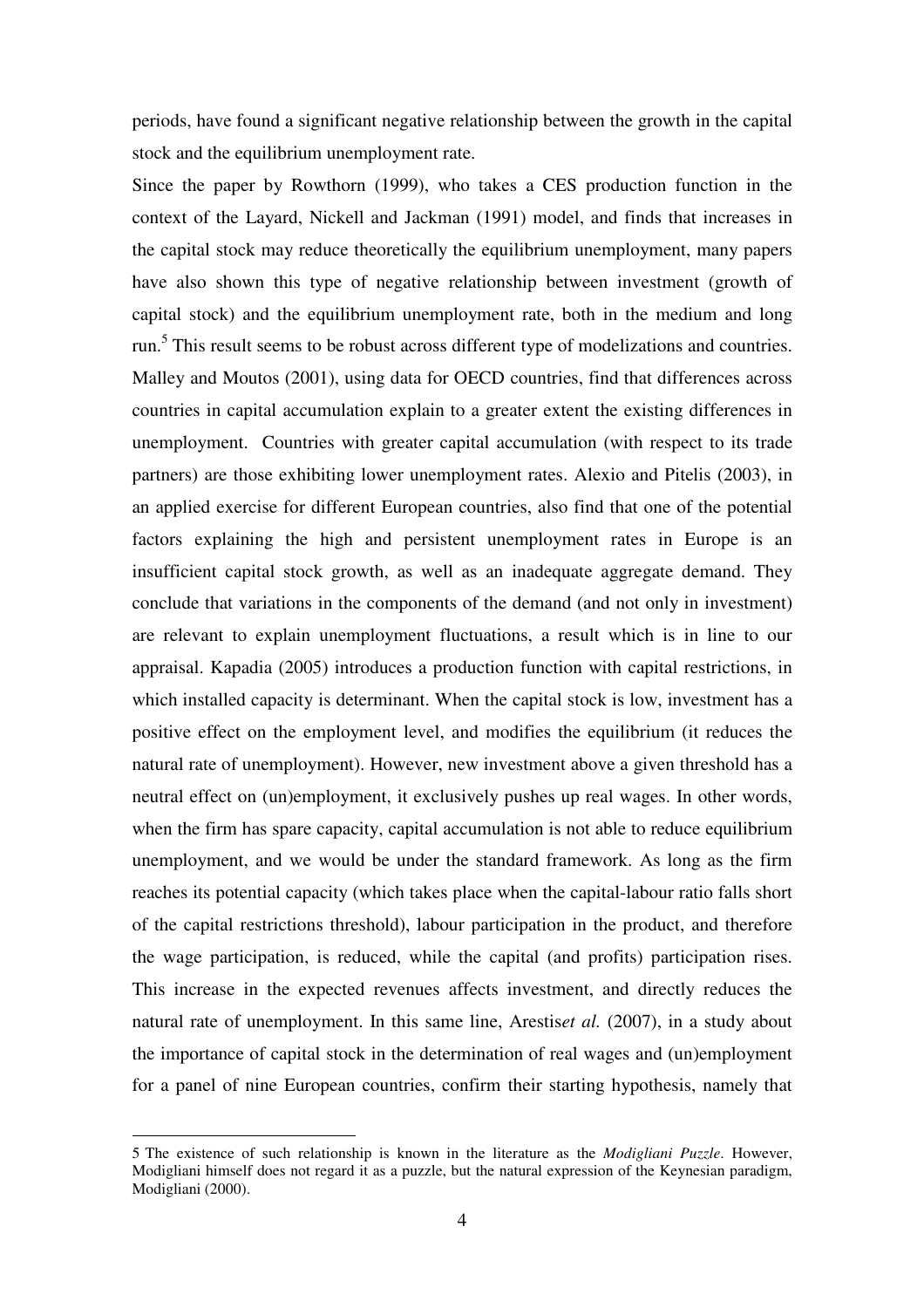capital stock is key in the determination of the wage and unemployment levels in an economy. Moreover, capital scarcity will persistently affect the equilibrium unemployment rate, and for prolonged periods of time. According to these authors, the low capital accumulation rates in the countries under scrutiny led to lower capital stocks and a consequent scarcity. Thus, real wages were too high given the changes in productivity, and due to a limited factor substitution, the predominance of capitalintensive investment brought restrictions in the adjustment between demand and supply of labour.

If we regard the capital stock as a main determinant of the NRU or the NAIRU, we are assuming that there exists a changing factor which modifies continuously the equilibrium unemployment rate. The pace and structure of investment will be influenced by the level of economic activity and other relevant variables, as profitability. Therefore, the variability of the NAIRU will be continuously affected by the path of the aggregate demand.

Even though standard macro models focused on the performance of the labour market do not allow for these types of relationships apart from the short run, the interrelations between consumption, investment and unemployment behind a negatively-sloped Phillips Curve in the medium and long run can be easily justified from standard economic theory.

In this context, the contribution of the paper is twofold. Firstly, we show theoretically the existing interrelation between the two major components of aggregate demand (they usually sum up to a 75% of a country's GDP), and their joint effect on unemployment rate dynamics, as well as the effects of variations in unemployment on consumption. Secondly, we provide empirical evidence supporting this view, based on the estimation of a panel data econometric model, using information gathered for the 17 Spanish regions. $6$ 

The paper is organised as follows. Section 2 provides the theoretical foundations of the relationship between consumption, investment and unemployment. Section 3 presents the econometric model and the main empirical results, while Section 4 summarises the results of a number of dynamic simulations. Finally, Section 5 concludes.

<sup>6</sup> The reasons for using regional data are summarised in Section 3, and are, essentially, the need to compensate with a cross section component the relatively short time dimension of some of the series used in the empirical exercise.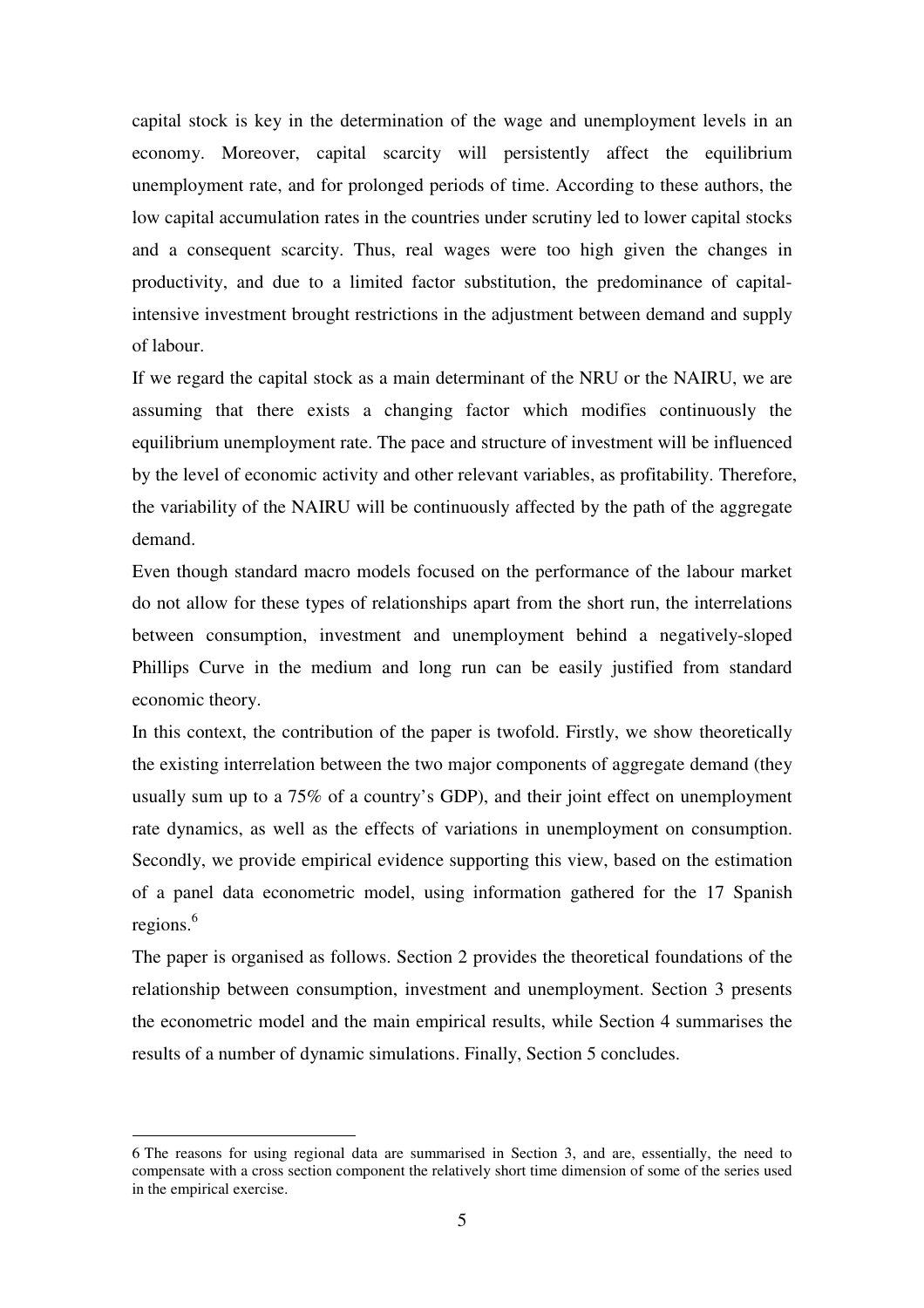## **2. The theoretical relationship between consumption, investment and unemployment**

In this Section we provide the theoretical linkages between the three macroeconomic variables considered in the econometric model. Firstly, we consider the employment (and therefore, the unemployment) effects of changes in the aggregate demand. Next, we summarise the relationship between consumption and investment, focusing particularly on the effects of changes of the former on the latter. Finally, we analyse the role played by unemployment on consumption decisions.

According to the Keynesian view, increases in any of the aggregate demand components have positive effects on employment, because prices increase more than nominal wages, lowering thus the real wage. An alternative scenario, in which an increase in aggregate demand triggers an increase in production and employment would be that of sticky prices and wages, not responding thus to the changes in the aggregate demand.

The New Classical Macroeconomics (NCM) school (as the Neoclassical Synthesis had already done) accepts these explanations of the effect of aggregate demand on employment, and therefore on unemployment, but only for the short run. In the long run, when wages and prices are completely flexible and errors in expectations have been corrected, the real effects of changes in demand vanish, and the equilibrium in the labour market returns to the natural rate of unemployment.<sup>7</sup>

The New Keynesian Macroeconomics (NKM) School does not conclude either that changes in aggregate demand should have any significant employment effect in the long run. The equilibrium in the labour market, which corresponds to the NAIRU, is found when the level of employment that makes compatible the wage aspirations of workers in wage bargains and real wages that firms are willing to pay (given their labour costs and the degree of competition in product markets) is reached.

These approaches have, at least, two counterfactual implications. First, the effects of changes in aggregate demand should only be observed in the short run, i.e., they would not be persistent. Secondly, the variations in employment and in real wages should go in opposite directions, i.e., real wage should move counter-cyclically, precisely because it is the fall in real wages which triggers employment growth. However, available data

<sup>7</sup>If rational expectations were considered, the employment effects of expected changes in aggregate demand would be absent even in the short run, given that agents foresee perfectly the forthcoming increase in inflation, and adjust their labour market behavior immediately.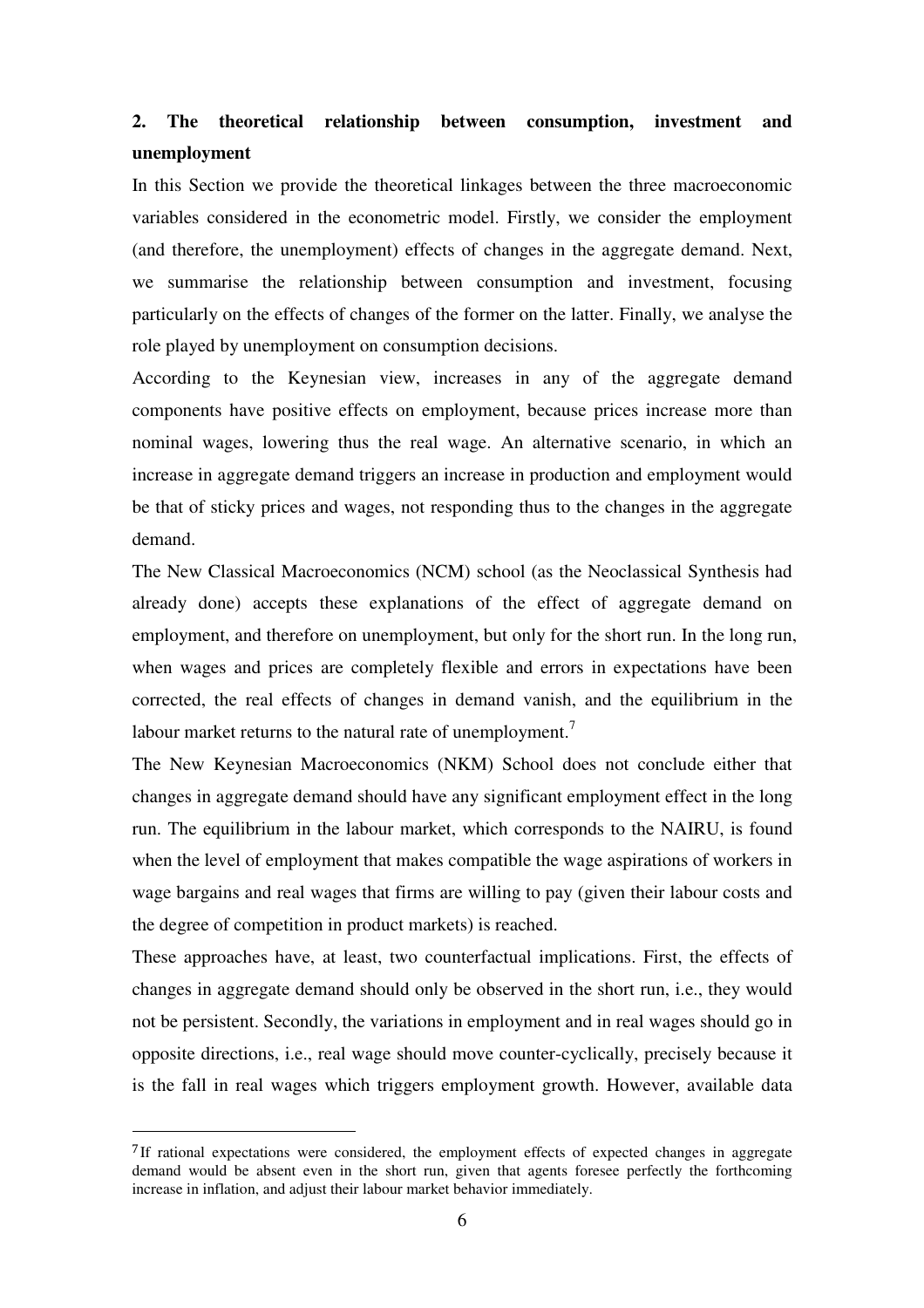suggest that movements in real wage are, in general, cyclical, and that, as we will show, the effects of changes in the aggregate demand have prolonged effects on employment and unemployment.

Let us use a rather simple framework to show how a change in aggregate demand may persistently affect employment. Assume that the equilibrium in the labour market is determined by the intersection of a labour demand curve, *DL* (which can represent either the marginal product of labour in a perfectly competitive context, or the relationship between real wages and demand for labour by imperfectly competitive firms fixing prices and employment for a given nominal wage), and a labour supply curve, *SL* (which can be the outcome of a leisure-income choice process in a perfectly competitive context, or the relationship between real wages and employment arising from a wage bargaining process between firms and labour unions), as Figure 1 shows. Departing from an initial equilibrium in point A, both the NCM and the NKM claim that given the labour demand curve *DL*, the only way to increase the equilibrium level of employment after an increase in aggregate demand is through a greater supply of labour at a lower real wage, reaching a new equilibrium in quadrant [II] of Figure 1, in A', for instance. This positive effect on employment will disappear when the real wage reverts to its initial value, once that the adjustment in wages and prices is complete, and/or when error have been revised and expectations are correct.

However, it is possible to find an equilibrium in which the increase in aggregate demand implies a persistent increase in employment, compatible with a rise in real wages, i.e., graphically we would reach equilibrium in quadrant [I] in Figure 1. For this to occur it is necessary that as a result of the increased demand, the labour demand curve *DL* shifts rightwards (reaching an equilibrium in B, for instance), or that the labour supply curve *SL* shifts, assuming an upward sloping demand curve *dl*, reaching a new equilibrium at point C.

Lindbeck and Snower (1994) summarise the different transmission channels which must be open in each case for changes in aggregate demand to have persistent effects on the labour market. These channels make compatible an increase in employment with higher real wages, both in the medium run (when we assume that capacity is fixed, either fully utilized or under excess) and diminishing labour returns, as well as when full flexibility in the productive capacity is assumed (in the long run), with a perfect adjustment of capital stock.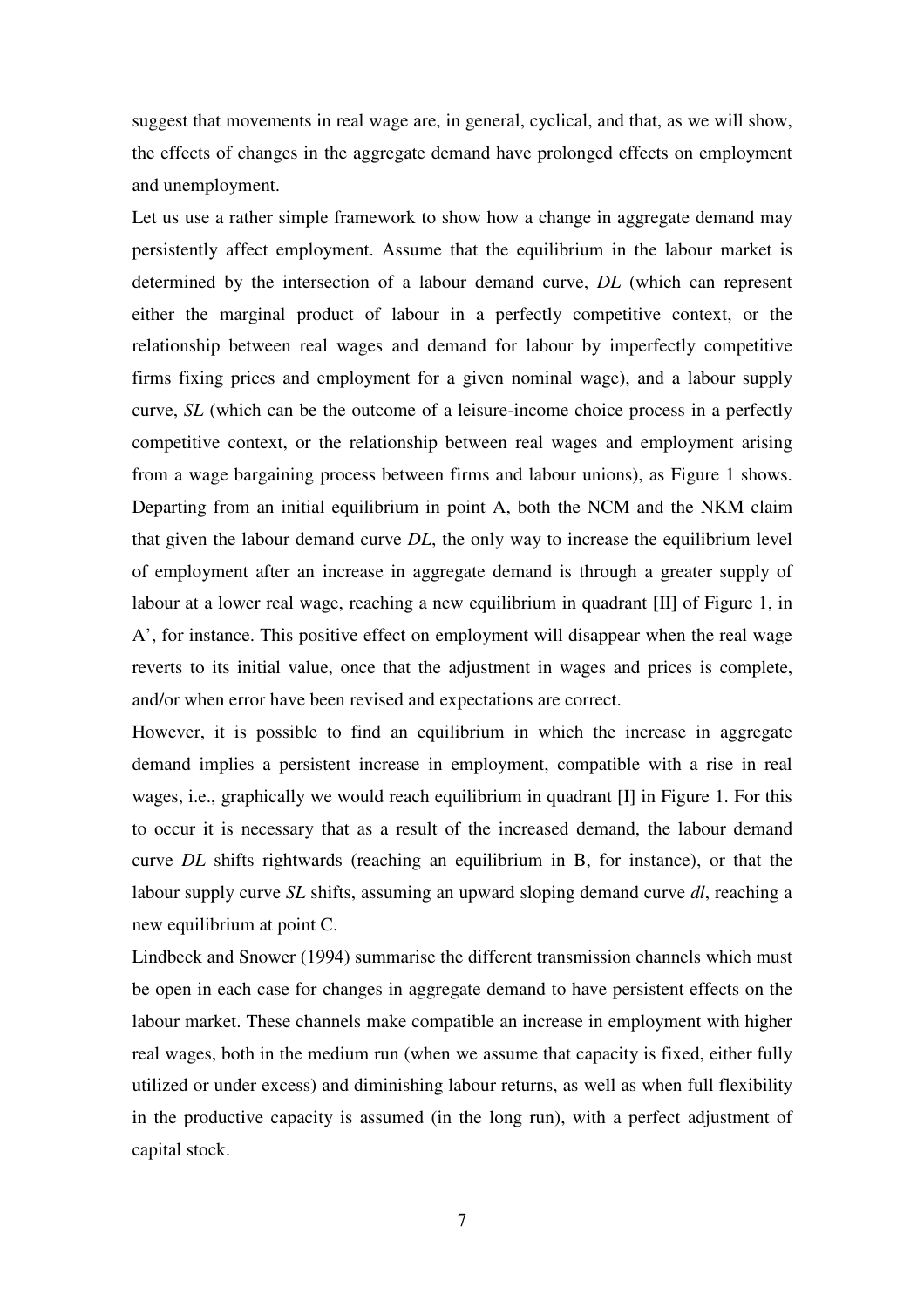#### **Figure 1.Effects of an increase in aggregate demand on employment**



Let's assume that capital stock is given in the medium run and fully utilised. Thus, the production function of each of the *F* firms operating in the product market would be given by:

$$
q = q(n), q_n > 0; q_m < 0 \tag{1}
$$

where*q* represents the production of each firm, *n* denotes their individual employment level and *q<sup>i</sup>* is the partial derivative of *q* with respect to *i-th*production factor. Profit maximization by firms implies that aggregate employment in the economy, which is equal to the individual level of employment multiplied by the number of firms, is given by the usual negatively-sloped labour demand function:

$$
N = FL\left(\frac{w}{1-m}\right); L' < 0\tag{2}
$$

where*L* is the inverse of the marginal product of labour (*MPN)*, *w* is the real wage and *m* is the Lerner index of monopoly power.

Given this labour demand function, an increase in aggregate demand will lead to greater employment without a fall in the real wage only if the labour demand curve shifts rightwards. Lindbeck and Snower (1994) show that this will happen if and only if as a result of the increase in aggregate demand monopoly power is reduced (due, for instance, to an increase in the total number of firms or an increased product demand price elasticity), or to an increase of the marginal product of labour. This rightward shift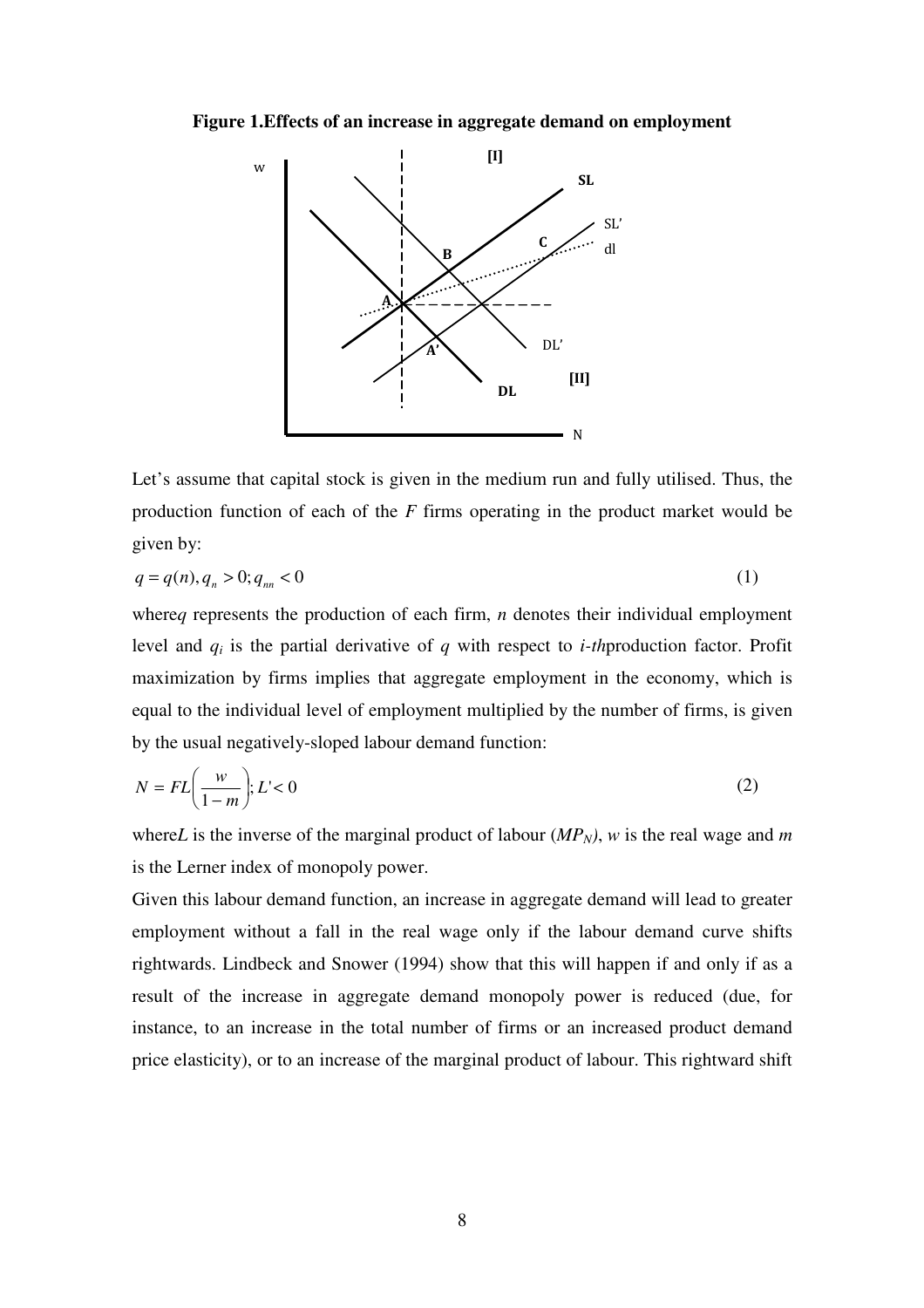of the labour demand curve would also take place whether the capital stock is flexible, in the long run. $8$ 

If in the short and medium run we consider that there is excess of capacity, the increase in aggregate demand can also lead to a rightward shift of the labour demand curve if it triggers an increase in the marginal product of capital  $(MP_K)$ . On the other hand, an increase in employment would be followed by an increase in capital utilization, and therefore the slope of the labour demand curve will not only depend on how will the *MP<sub>N</sub>* react to the increased employment (negatively in the case of decreasing returns of labour), but also on how will the  $MP<sub>K</sub>$  respond: it will increase if capital and labour are complementary. In this case, the production opportunities for each firm would be:

$$
q \le q(n,k), q_n > 0, q_k > 0, q_m < 0, q_{kk} < 0
$$
\n<sup>(1')</sup>

The slope of the labour demand curve, in the presence of excess of capacity, is given by:

$$
\frac{dw}{dN} = F(1-m)(q_m + \bar{h}q_{kn}),\tag{3}
$$

where  $\bar{h}$  is the upper limit of the  $k/n$  ratio range chosen by the firms.<sup>9</sup>

Thus, in a imperfect competition context, if the degree of complementarity is high enough as to allow for a greater variation of the  $MP_K$  than the variation of the  $MP_N$ , the slope of the labour demand curve, *dl*, is positive, such that an increase in aggregate demand, which shifts the bargained real wage curve (or the labour supply curve), may increase the employment level without a reduction in real wages.

Following this line of reasoning, an increase in aggregate demand, due for instance to a greater investment in public infrastructures, would trigger in the short run an excess of capacity, which in turn, if labour and capital are complementary enough, would imply an upward sloping labour demand curve. This would increase employment, due to the shift to the right of the *SN* curve, without a reduction in the real wage. In the medium and long run, the labour demand curve *DL* would shift to the right as the marginal product of labour rises.

However, the employment effect would also be present and (as will be shown later) greater if the event that triggers the increase in aggregate demand is greater

<sup>8</sup> Moreover, when capacity is flexible, the rightwards labour demand shift can also happen when, as a consequence of the increased aggregate demand, the user cost of capital falls, being capital and labour complementary, or the user cost of capital increases, being both production factor substitutive, but this effect is not the most relevant.

<sup>9</sup> Firms choose, in a first stage, the capital stock level and technology (the *k/n* ratio) which maximize expected profits. In a second stage they fix the employment level, the production level and the price, given the available information on the rest of variables.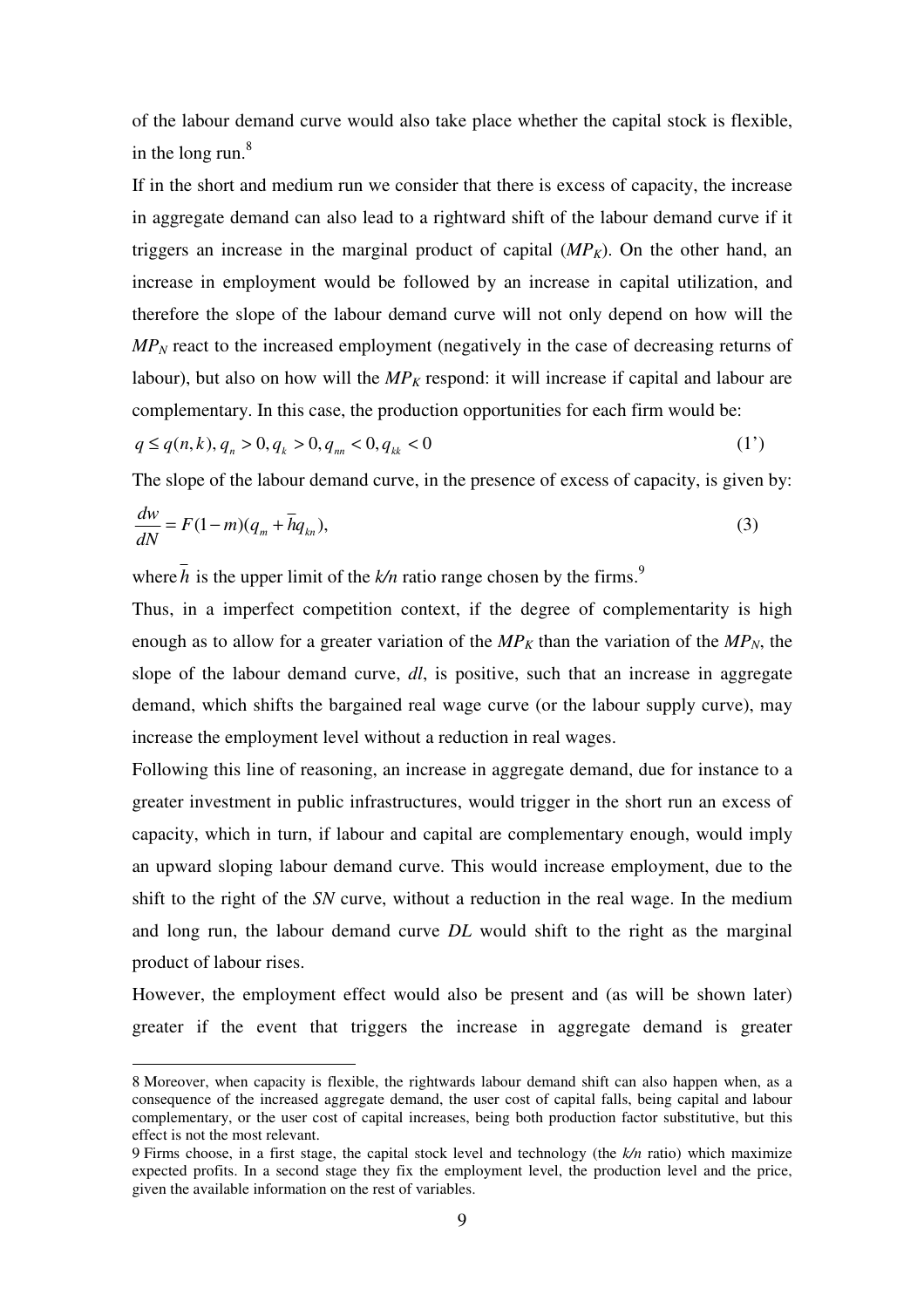consumption. In this case, in addition to the direct effect of an increased consumption on employment, and in the absence of barriers to entry, more firms would enter in the market, and monopoly power would be reduced. This would shift in the medium run the labour demand curve to the right. Therefore, we may express the unemployment rate in each period *t* as a negative function of both realized consumption  $(C_t)$  and investment,  $I_t$  $u_t = u(C_t, I_t); u_c < 0, u_t < 0$  (4)

Consumption and investment are also intertwined. Particularly, the growth in consumption is likely to affect positively investment, which implies a second round effect on employment, with a subsequent further reduction in unemployment, given the increase in the marginal product of labour.

Firm *i*, who produces a good *X*, takes decisions on an investment project. Therefore, it will relate the decision with the cost of undertaking the project, which is normally defined by the user cost of capital, which we can proxy through the real interest rate (*i*) and with the expected return of the project, which will be directly related with the consumption demand that the firm expects for the good *X*. This demand, in turn, is affected by the business cycle, which we can proxy through the income level (or its growth). Therefore, at an aggregate level, investment will depend positively on consumption and income, and negatively on the interest rate:

$$
I_t = I(Y_t; C_t; i_t); I_Y > 0, I_C > 0, I_i < 0
$$
\n<sup>(5)</sup>

Lastly, let us discuss the relationship between consumption and the unemployment rate. Consumption in each period depends negatively con the unemployment rate. According the life cycle hypothesis (Ando and Modigliani, 1954, Modigliani and Brunberg, 1954, Modigliani, 1970) and the permanent income hypothesis (Friedman, 1957), individuals take decisions on consumption trying to maximize lifetime utility, which depends on the lifetime consumption they can afford to with their lifetime income and wealth. Thus, consumption in each period (which is aimed to be kept at a steady lifetime or slightly upward sloping path) depends on lifetime permanent income (or broad income) which includes present and future earnings derived both from labour and from real and financial assets.

The intertemporal utility maximization problem for the consumer, subject to the restrictions imposed by her lifetime expected income and wealth, and under standard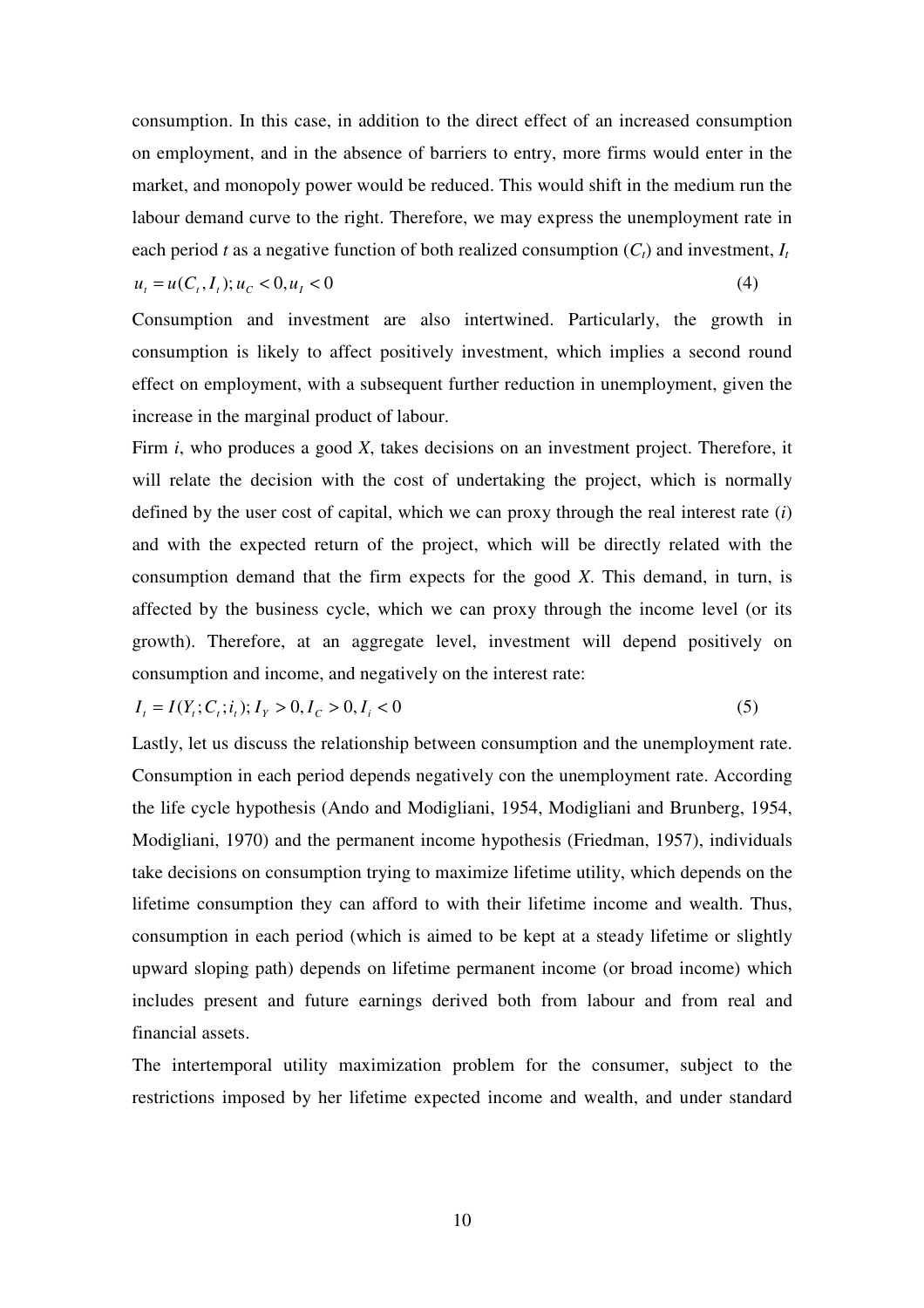assumptions, gives that consumption in each period is a function of present and future labour income, *Y*, and income from accumulated assets, *W*, 10

$$
C_t = f(W_t; \sum_{s=0}^T E_t Y_{t+s})
$$
\n(6)

In order to proxy the expected future labour income, no doubt the main determinant for a great part of the workforce is the likelihood of being employed. This likelihood, in turn, may be proxied by the unemployment rate. The greater the unemployment rate, the lower the probability assigned by an individual to the likelihood of being employed in the future, and therefore the lower the future expected labour income, and consequently, current consumption.<sup>11</sup>Thus, we may establish a functional form between aggregate consumption in each period,  $C_t$ , and income  $(Y_t)$ , wealth  $(W_t)$  and the unemployment rate  $(u_t)$ :

$$
C_t = C(Y_t; W_t; u_t) C_Y > 0, C_W > 0, C_u < 0
$$
\n<sup>(7)</sup>

#### **3.-Econometric results**

This section summarises the specification and estimation of a macroeconometric model, consisting in empirical versions of equations (4), (5) and (7), i.e., a multiequational model, which tries to explain the interrelations between the three variables under scrutiny, consumption, investment and unemployment.

#### **3.1. Data**

 $\overline{a}$ 

The data used in our empirical analysis has been gathered from different statistical sources, which are detailed in Table A1 in the Appendix, providing also the

$$
C_t = \frac{1}{T} \left( W + \sum_{t=1}^T E_t(Y_t) \right)
$$

<sup>10</sup> The specification of the function depends on the assumptions on the utility function, the interest rate and the intertemporal discount rate. For an individual living for *T* years, which leaves no debts, and assuming quadratic utility functions, real interest rates and intertemporal discount rate equal to zero, and strictly positive marginal utility, the consumption function would be of the type (Hall, 1982):

<sup>11</sup> Note that this fall in current consumption implies an increase in current savings for precautionary reasons. There exists a vast literature focused on the effect of uncertainty about the evolution of expected future income on consumption and savings decisions (see *inter alia* the papers by Leland, 1968, Sandmo, 1970 or Drèze and Modigliani, 1972). This literature, however, has not yet got to a consensus as regard as how to measure this uncertainty, both at the micro and the macroeconomic level. Thus, some authors suggest the use of measures based on the volatility of future expected income (see Blanchard and Mankiw, 1988, Hahm, 1999, Hahm and Steigerwald, 1999 or Menegatti, 2007, 2010), while other group of authors base their attention on measures related to the unemployment (Dynarski and Sheffrin, 1987, Carroll, 1991, Malley and Moutos, 1996). More recent papers, as those of Mody*et al*., (2012) or Bande and Riveiro (2012) take into account both type of measures in empirical models of precautionary savings. In any case, given that in the present paper we are interested in the effect of the probability of perceiving future income on current consumption decisions, we assume that this probability can be proxied correctly through the unemployment rate.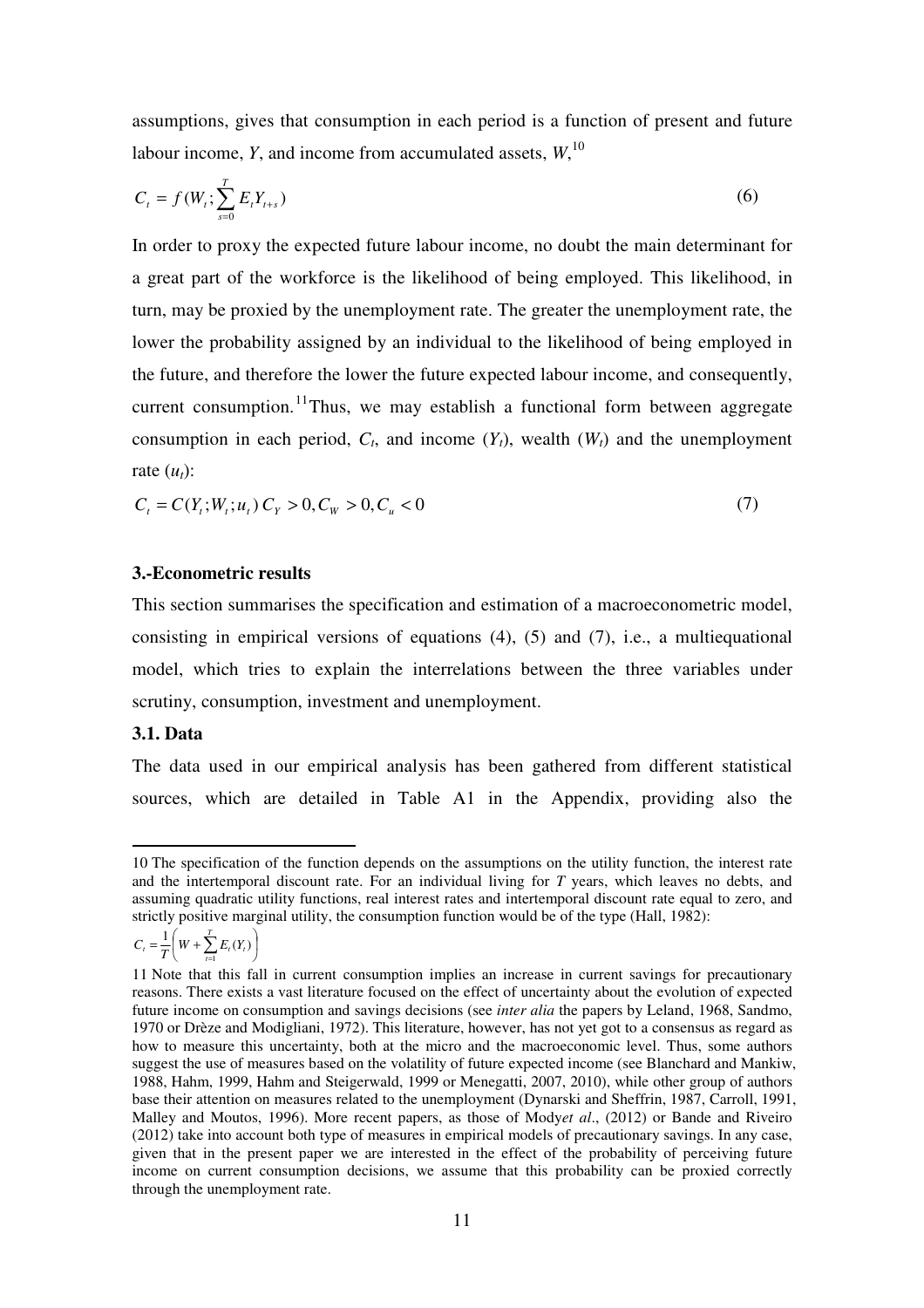corresponding definition for each variable. The reduced time dimension of some of the potentially important variables to explain the evolution of the variables of interest led us to make use of regional data, which allow to outweigh the limited time dimension of some variables with the cross-section component, maximizing thus the available number of observations. For this reason, and given that there exist data for the 17 Spanish regions for the main macroeconomic figures (consumption, disposable income, gross fixed capital formation, the unemployment rate, etc.) we opted for a panel data approach. The criteria for choosing the data were, firstly, homogeneity, and secondly the time dimension. All of the variables have been deflated, in order to insulate from the effect of inflation on consumption and investment decisions, such that our estimated model is completely real. The sample is initially 1980 to 2007, but for some of the variables (for instance the Madrid stock index, which proxies financial wealth) there is only available data since 1985. In any case, in the estimation of the model we have adjusted the sample size of each equation to data availability.

#### **3.2. Econometric methodology**

We construct a structural vector autoregresive distributed lag model (VARDL), with the aim of explaining the dynamics of the three variables under study. Moreover, as we have mentioned, in order to maximize the available statistical information, this model will be estimated as a panel data model, using the breakdown of the 17 Spanish regions (*ComunidadesAutónomas*). The specific functional form of the econometric model is:

$$
A_0 y_{it} = \sum_{j=1}^p A_j y_{it-j} + \sum_{s=0}^q B_{it-s} X_{it-s} + \sum_{r=0}^k C_r Z_{t-r} + e_{it}
$$
\n(8)

where $y_{it}$  is a (3x1) vector of endogenous variables (consumption, investment and the unemployment rate),  $X_{it}$  is a vector of regional exogenous variables, while  $Z_t$  is a vector of exogenous national variables (which are common to all regions). Matrices **A**, **B** and  $C$  are of coefficients to be estimated, while  $e_{it}$  is a vector of error terms identically and independently distributed.

The estimation of model (8) is done by steps. Firstly, the dynamic structure of each equation is identified following the "general to specific" approach, i.e., we start with a high number of lags of each endogenous and exogenous variables, and then we reduce the model to a more parsimonious representation following the standard statistical information criteria, as the Akaike Information Criteria (AIC). This type of modelization implies a certain level of discretion in the selection of variables to include in each equation, as well as the initial number of lags to include. Vector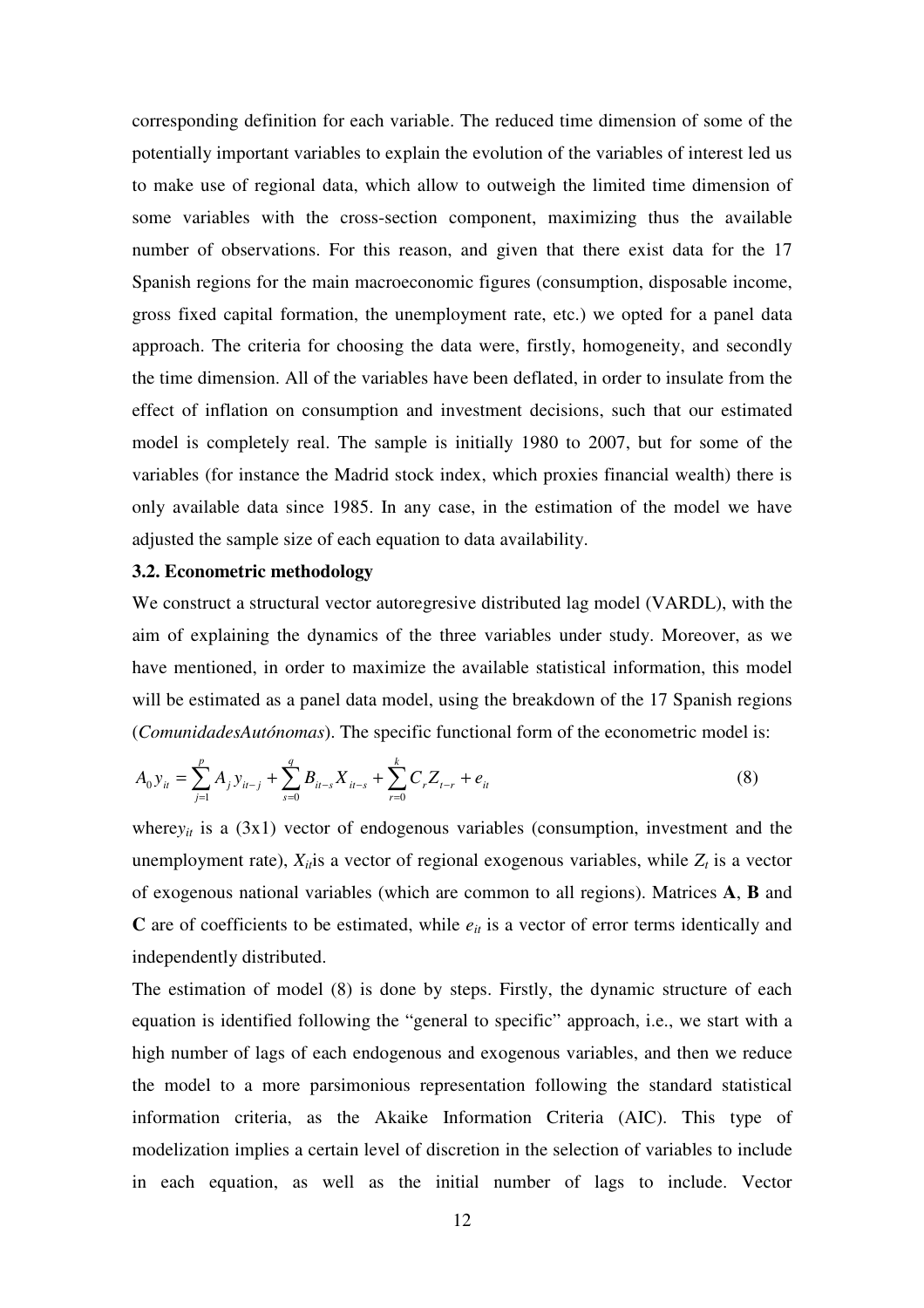Autoregresions(VAR's), on the contrary, imply a minimum degree of discretion, given that the main decision in the modelization process is the ordering of the variables in the VAR, decision that conditions enormously the empirical results. For this reason, the econometric literature has developed the so-called Structural Vector Autoregresion (SVAR), in which the atheoretical identification of the equations in the VAR is replaced by the imposition of an economic structure in the error terms. While the main advantage of the SVAR is the opportunity to conduct structural analysis, through inspection of the impulse-response functions, their main disadvantage is the individual equations have no economic interpretation, and are largely ignored.

VARDL models overcome these limitations of the SVAR models, given that the estimated coefficients in each of the equations can be directly interpreted as elasticities, which allow assessing the degree of plausibility and economic intuition of individual results in each equation. Moreover, this technique allows for the construction of impulse-response functions, whose shape is not dependent on the ordering of the variables within the model. For all these reasons we decided to construct our econometric model in terms of a VARDL.<sup>12</sup>

As regards the type of panel data model we choose for our econometric exercise, we first must take into account the properties of the series with respect to stationarity. The use of dynamic panel data models in the context of time series has generated an important debate in the literature. Banerjee (1999), Baltagi and Kao (2000) or Smith and Fuertes (2011) provide a good approximation to such debate. Whether the involved variables in the analysis are stationary or not conditions the type of econometric modelization to follow next (see Smith and Fuertes, 2011). Thus, if the variables are non-stationary (i.e., *I(1)*) we should first test for panel cointegration, and construct a error correction model if such cointegration exist, or estimate the model in first differences otherwise. If the variables are stationary, then we can proceed with the standard techniques for stationary panel data models (Baltagi, 2008).

Therefore, our second modelling stage is to test for unit roots in the variables of our model, both regional and aggregate. For the latter we have chosen the Kwiatkowski-Phillips-Schmidt-Shin (KPSS) test,<sup>13</sup>even though results with alternative unit root tests,

<sup>12</sup> For a detailed account of ARDL for the analysis of long run relationships see Pesaran*et al.*(1996) and Pesaran and Shin (1999).

<sup>13</sup> See Kwiatkowski *et al*. (1992)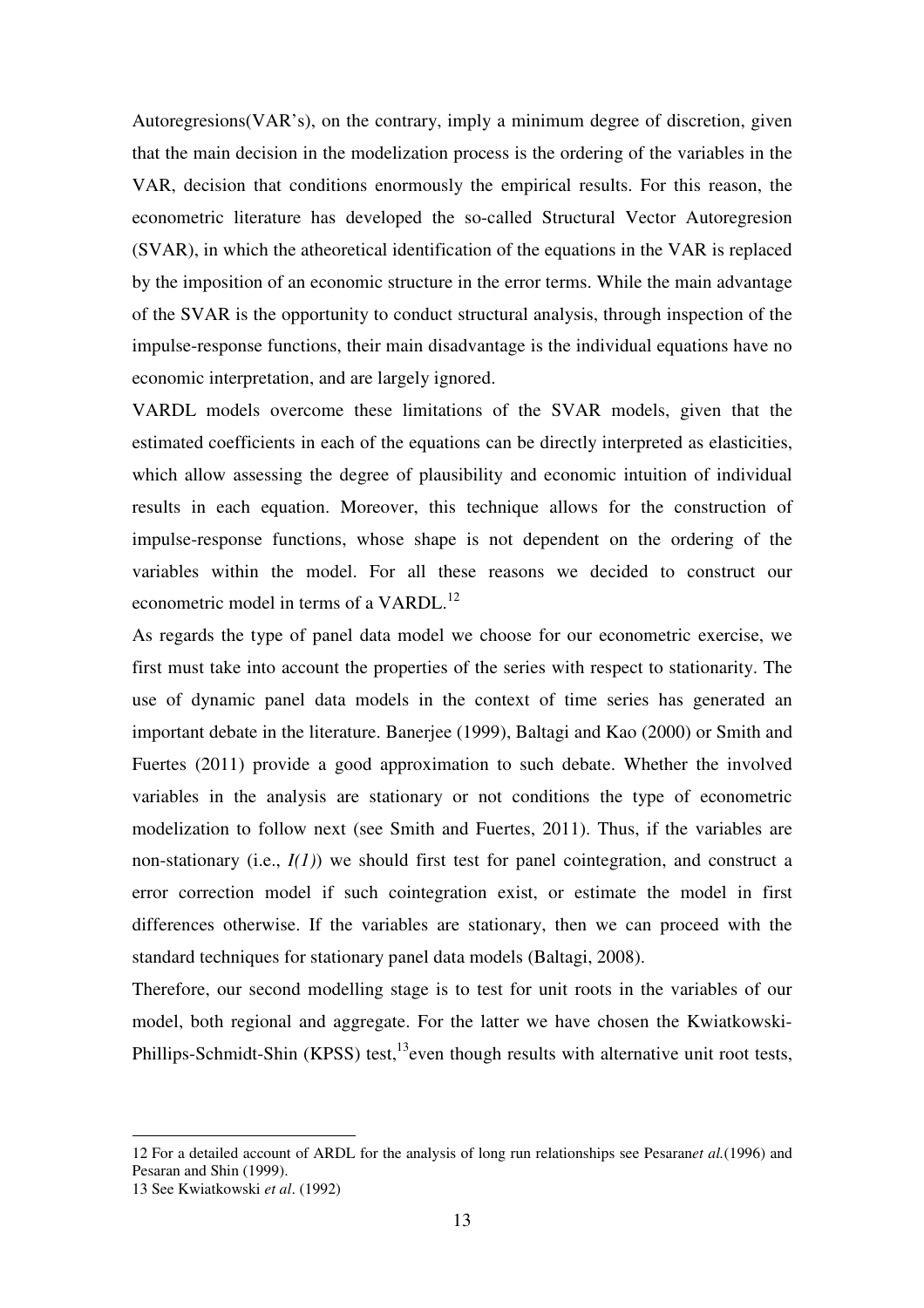as the ADF, are similar to those reported.<sup>14</sup>Table 1 summarises these results, from which we observe that for all of the national variables (financial wealth, GDP volatility, social security benefits, real short run interest rates and public debt/GDP ratio) we cannot reject the null hypothesis of stationarity at the conventional statistical confidence levels.

| <b>Variable</b>            | <b>KPSS</b> |
|----------------------------|-------------|
| $FW_{t}$                   | 0,053       |
| $\Delta$ YVOL <sub>t</sub> | 0,08        |
| $B_t$                      | 0,15        |
| $RSHIR_t$                  | 0,14        |
| $DEBT_t$                   | 0,16        |

**Table 1. Unit root tests. National variables** 

Notes: The critical value for the test at the 5% is 0.14

As regards the panel unit roots tests, among the different available options in the literature, we opted for the Maddala-Wu (1999) test, based on a exactly non-parametric test based on Fisher (1932). Specifically, the test statistic is

$$
\lambda = -2 \sum_{i=1}^{N} \ln p_i
$$

 $\overline{a}$ 

which is distributed as a  $\chi^2(2N)$ , where  $p_i$  is the p-value of the ADF unit root test for each *i-th* cross section unit,  $i=1,...,N$ . This decision is based on the interesting characteristics of the test (see Maddala-Wu, 1999).

Table 2 summarises the results of the test for the regional variables included in the model. Note that the null hypothesis is non-stationarity, and therefore the value of the statistic for each variable is greater than the critical value for a  $\chi^2(34)$ , which is approximately 48. On the light of these results we may conclude with sufficient statistical confidence that the regional variables involved in our model are panelstationary, and therefore we may use standard stationary panel techniques.

<sup>14</sup> We do not show these alternative tests for brevity, but they are readily available from the authors upon request.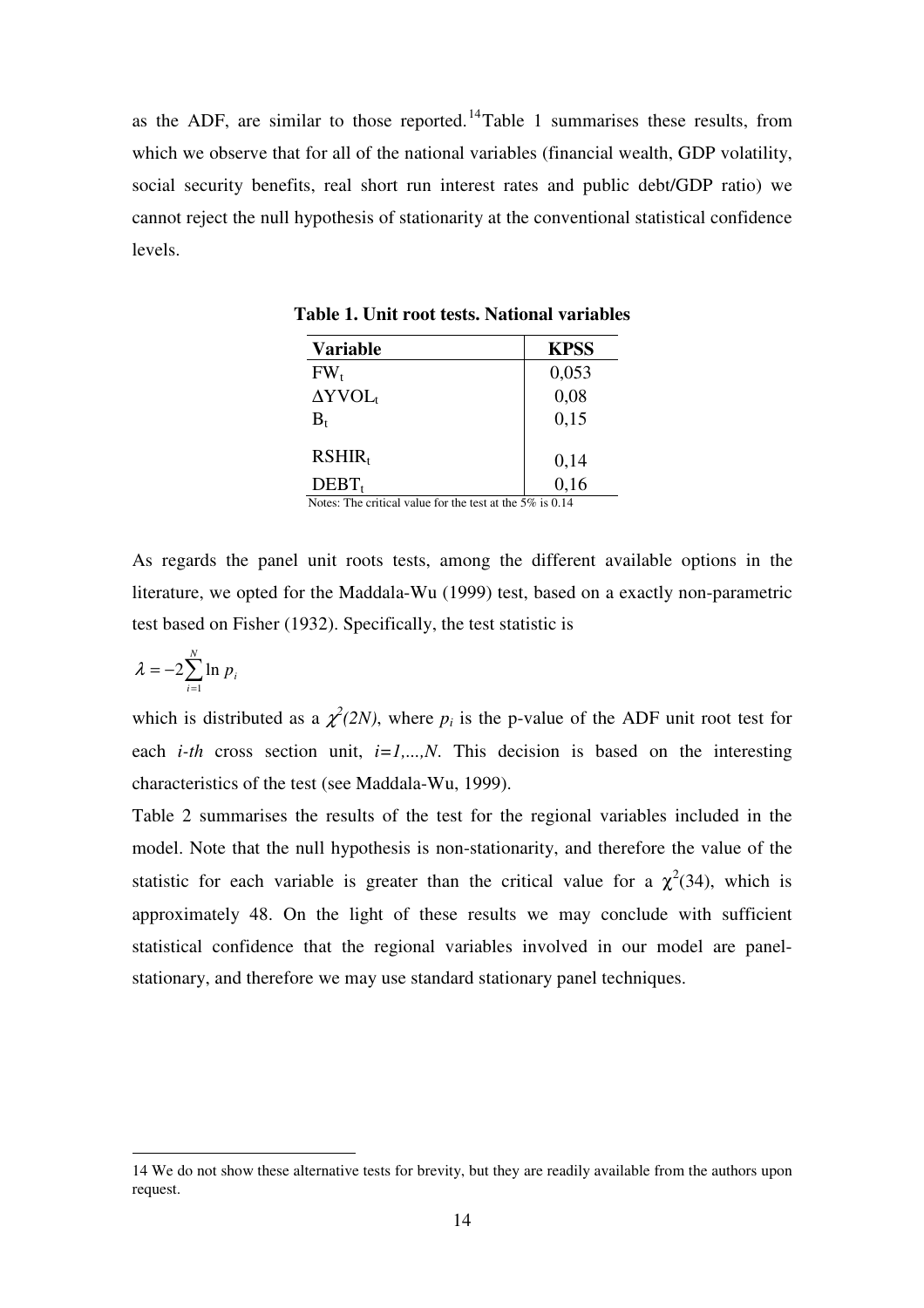| <b>Variable</b> | <b>Fisher Statistic</b> |
|-----------------|-------------------------|
| $C_{it}$        | 62,17                   |
| $Yd_{it}$       | 52,28                   |
| $NFW_{it}$      | 114,63                  |
| $U_{it}$        | 47,65                   |
| $Y_{it}$        | 59,59                   |
| $I_{it}$        | 59,54                   |

**Table 2. Panel unit root test** 

Given these initial results we thus construct a panel VARDL model with regional fixed effects, through the following specification:

$$
A_0 y_{it} = \sum_{j=1}^p A_j y_{it-j} + \sum_{s=0}^q B_{it-s} X_{it-s} + \sum_{r=0}^k C_r Z_{t-r} + e_{it}
$$
  
\n
$$
e_{it} = \mu_i + v_{it}, i = 1, ..., N, t = 1, ...T
$$
\n(9)

In other words, we assume that the error term  $e_{it}$  follows a "one-way" error component, also known as a "fixed effects model", in which $v_{it} \sim \text{i}id(0, \sigma^2)$  with  $Cov(e_{it}, e_{jt}) = 0$  for  $i \neq j$ . The vector of scalars *µ*<sub>i</sub>represents the specific regional effects, which we assume are constant through time. In other words, in this model we assume that regions exhibit a similar behaviour as regards the slope coefficients for the different variables, and that they only differ in the intercept (Baltagi, 2008).

#### **3.3. Econometric results**

Once we have obtained the preferred dynamic specification for each equation in the model (estimated by OLS, see results in the Appendix), we estimated the whole panel as a system, by Three Stages Least Squares, in order to take into account the potential endogeneity of some regressors and the cross-equation correlation. Table 3 summarises the results of this estimation, which in general are good, being all of the variables statistically significant and all of the coefficients show the expected signs.

Column (1) in Table 3 shows the estimated consumption function. We observe that, in addition to a great level of inertia (value of the autoregressive coefficient of 0.87) disposable income affects consumption decisions with a high degree of persistence. Financial and nonfinancial wealth have the expected positive effects (greater in the case of non financial wealth, which is reasonable in a period in which housing prices experienced a larger increase in returns than average financial assets). Lastly, the unemployment rate has a dampening effect on consumption, in line with our theoretical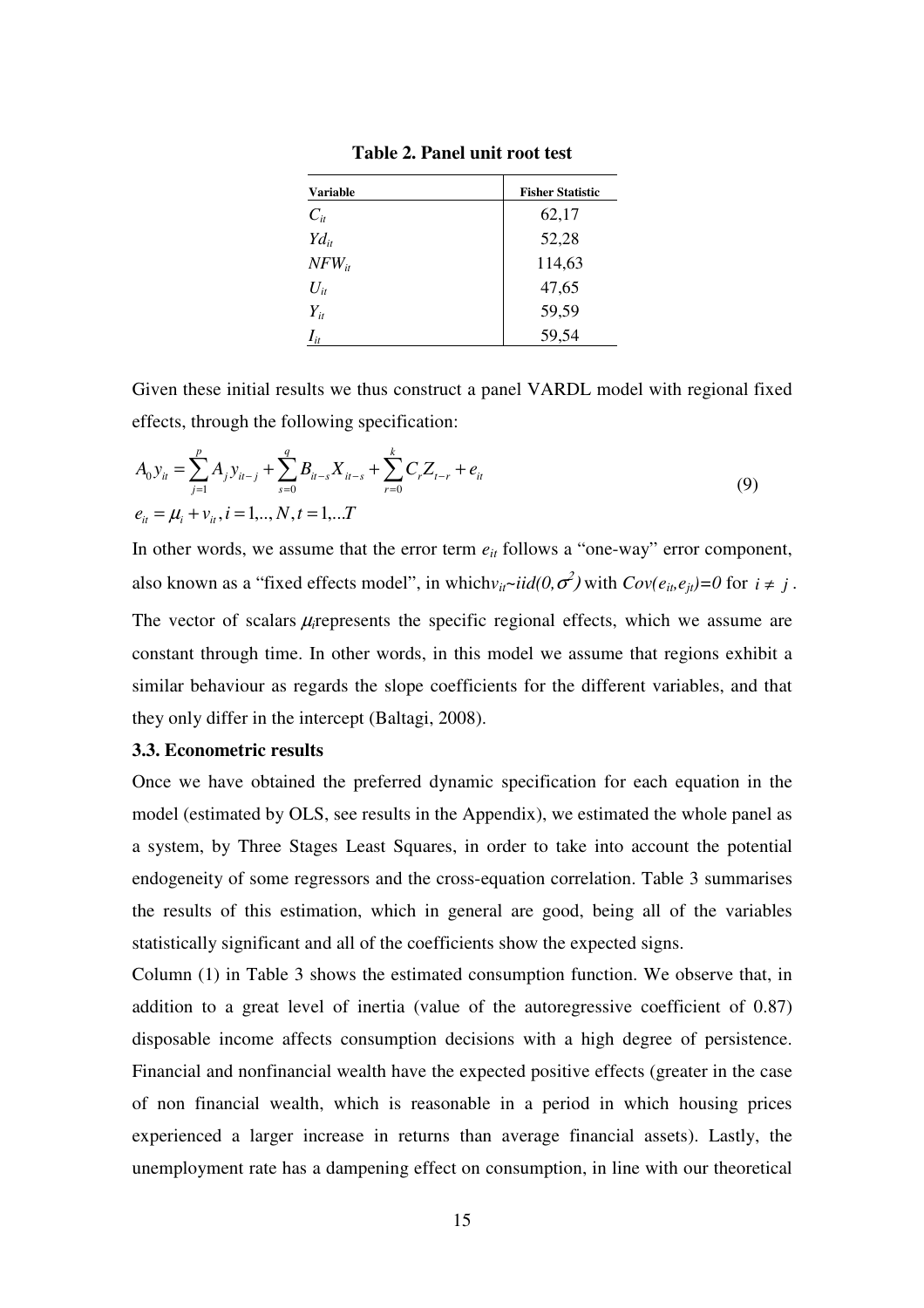discussion in Section 2: an increase in the unemployment rate implies a decrease in expected future labour income, which in turn should be translated into reductions in current consumption. The inclusion of the public debt stock (as a  $\%$  of GDP) in this equation has the purpose to test the Ricardian equivalence hypothesis, by which current tax cuts should be followed by current consumption falls, given that families anticipate the future tax increase to compensate current public deficit, and its corresponding increase in debt, rising their current savings to face such increase. The negative and statistically significant coefficient allows validating partially this hypothesis, even though with a limited impact, in line with previous studies for similar countries (see, for instance, Loayza *et al.*, 2000).

The results of the investment equation estimation are summarised in column (2) of Table 3. Investment shows a lower degree of inertia, depending negatively on current income, consumption (greater sales incentive firms to engage into investment projects), and negatively on short run interest rates (which proxy financial costs of the investment projects). We tried several alternative specifications for the investment function, including proxies for the Tobin's *q*, or real long run interest rates, but none of them provided better statistical results. Lastly, the degree of macroeconomic uncertainty (proxied by the estimated volatility of aggregate GDP growth rate on the sample period, obtained from the estimation of a GARCH (1,1) model, see Table A1) affects negatively investment, being one of the variables (together with consumption) which exerts a greater contemporaneous impact on capital formation.

The estimation of the unemployment rate equation is summarised in column (3) of Table 3, and show results in line with previous literature. Firstly, unemployment exhibits a high degree of persistence.<sup>15</sup> Secondly, the aggregate demand variables show the expected signs (consumption and investment reduce the unemployment rate in the short run), while the aggregate supply variable (social benefits) exerts the expected positive effect (increases in benefits tend to rise the reservation wage of workers, and therefore increases the rate of unemployment).

The model in Table 3 provides an excellent fit of the endogenous variables of the model, especially the unemployment rate.<sup>16</sup> Figure 2 depicts the actual and fitted values by the model. Note that the degree of fit to the actual values is remarkable, which indicates, on

<sup>&</sup>lt;sup>15</sup> Note, however, that the unit root tests rejected the hypothesis that this series was  $I(1)$ , and therefore the hypothesis of pure hysteresis in the regional Spanish unemployment.

<sup>&</sup>lt;sup>16</sup> The aggregate unemployment rate is computed as the average of the regional unemployment rates.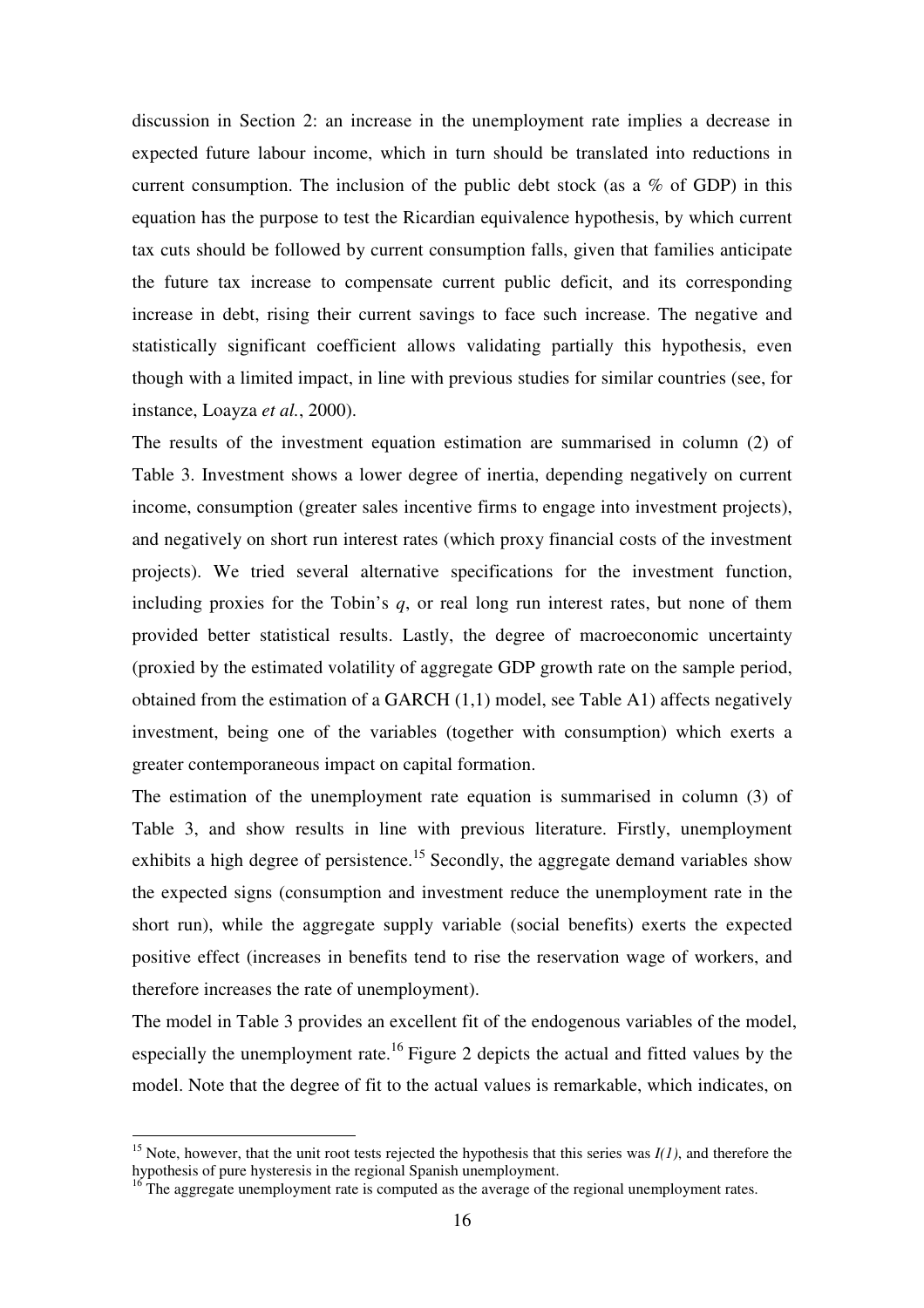the one hand, that the dynamic specification of the model is adequate, and on the other hand, that the selected exogenous variables within each equation reflect well the underlying forces behind unemployment rate swings through time.<sup>17</sup>

|                                                                          | (1)      |            |                    | (2)      |       |                                   | (3)      |            |
|--------------------------------------------------------------------------|----------|------------|--------------------|----------|-------|-----------------------------------|----------|------------|
| Consumption                                                              |          |            | <b>Investment</b>  |          |       | <b><i><u>Unemployment</u></i></b> |          |            |
|                                                                          |          |            |                    |          | $p-$  |                                   |          |            |
|                                                                          | Coef.    | $p$ -value |                    | Coef.    | value |                                   | Coef.    | $p$ -value |
| $c_{it-1}$                                                               | 0,878    | 0,00       | $I_{it-1}$         | 0,701    | 0,00  | $u_{it-1}$                        | 0,78     | 0,00       |
|                                                                          | (0,02)   |            |                    | (0,03)   |       |                                   | (0,02)   |            |
| $\text{Yd}_{\text{it}}$                                                  | 0,214    | 0,00       | $y_{it}$           | 0,404    | 0,00  | $\mathbf{I}_{\text{it}}$          | $-0,02$  | 0,08       |
|                                                                          | (0,03)   |            |                    | (0,07)   |       |                                   | (0,01)   |            |
| $\mathop{\mathrm{Yd}}\nolimits_{\mathop{\mathrm{it}}\nolimits\text{-}1}$ | $-0,17$  | 0,00       | $\Delta c_{it}$    | 2,06     | 0,00  | $c_{it}$                          | $-0,593$ | 0,00       |
|                                                                          | (0,03)   |            |                    | (0,07)   |       |                                   | (0,08)   |            |
| $\Delta$ NFW <sub>it</sub>                                               | 0,034    | 0,00       | RSHIR <sub>t</sub> | $-0,234$ | 0,09  | $c_{it-1}$                        | 0,555    | 0,00       |
|                                                                          | (0,008)  |            |                    | (0,15)   |       |                                   | (0,07)   |            |
| $\Delta u_{it}$                                                          | $-0,508$ | 0,00       | $\Delta YVOL$      | $-0,63$  | 0,01  | $b_t$                             | 0,029    | 0,09       |
|                                                                          | (0,09)   |            |                    | (0, 43)  |       |                                   | (0,01)   |            |
| FW <sub>t</sub>                                                          | 0,022    | 0,00       |                    |          |       |                                   |          |            |
|                                                                          | (0,003)  |            |                    |          |       |                                   |          |            |
| $DEBT_t$                                                                 | $-0,059$ | 0,00       |                    |          |       |                                   |          |            |
|                                                                          | (0,01)   |            |                    |          |       |                                   |          |            |
|                                                                          |          |            |                    |          |       |                                   |          |            |
| $R^2$                                                                    | 0,99     |            | $R^2$              | 0,99     |       | $R^2$                             | 0,93     |            |
| <b>SER</b>                                                               | 0,01     |            | <b>SER</b>         | 0,06     |       | <b>SER</b>                        | 0,01     |            |
| ${\rm DW}$                                                               | 1,93     |            | <b>DW</b>          | 1,88     |       | <b>DW</b>                         | 1,88     |            |
| Obs                                                                      | 374      |            | Obs                | 374      |       | Obs                               | 374      |            |
|                                                                          |          |            |                    |          |       |                                   |          |            |

### **Table 3. Model Estimation. 3SLS**

Notes. Standard errors in parentheses. SER is the standard error of regression, while DW refers to the Durbin-Watson statistic.

 $17$  Note that to obtain the fitted unemployment rate we first had to solve the model formed bythe three estimated equations, allowing that the endogenous and exogenous variables take their initial values. We next solve dynamically the model, which implies that the model takes the actual values of the exogenous variables and computes the corresponding values for the endogenous variables, which in turn feed the model in the next period computation.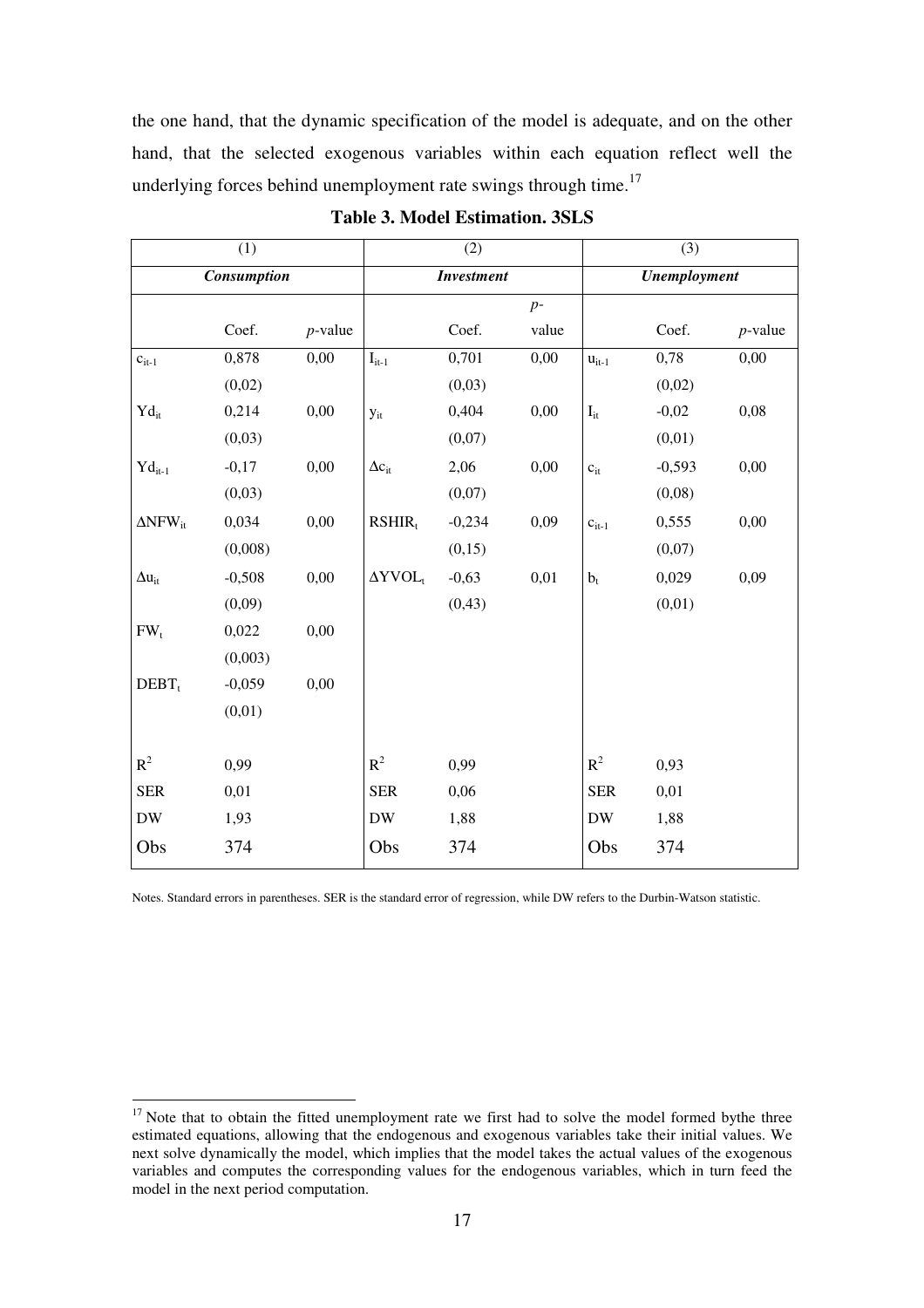**Figure 2. Actual and fitted unemployment rates.** 



#### **4.- Unemployment effects of consumption and investment shocks**

With the model summarised in Table 3 we next run a number of dynamic simulations which aim at verifying our starting hypothesis, namely that changes in consumption patterns exert a direct effect (via aggregate demand) as well as an indirect effect (through investment) on unemployment. To this end we firstly compute the impulseresponse functions associated with the model in Table 3, which inform us about the impact of innovations in the system on the endogenous variables. The IRF are computed by allowing the model to stabilize at its long run steady state, such that all exogenous variables are constant. Next, we impose a shock on each one of the equations and compute the response of the endogenous variables of the system to such shock (specifically, we consider the response to a one-off shock, an  $AR(0.4)$  and a  $AR(0.8)$ ) shocks).<sup>18</sup> The results of the calculations are depicted in Figures 3 and 4.

<sup>&</sup>lt;sup>18</sup> A transitory (or one-off) shock is defined as a unitary exogenous change in the inspected equation (consumption, investment or unemployment), with a one year duration. In other words, the shock is present in period  $t=0$ , and disapears in period  $t=1$ . An AR(0.4) shock, in turn, is more persistent, since it takes value 1 in period*t*=0 and values  $\varepsilon_t$ =0.4 $\varepsilon$ <sub>t-1</sub> for *t*=1,2…T. Finally, the AR(0.8) shock takes value 0 for *t*=0 and  $\varepsilon$ <sup>*t*</sup>=0. $\delta$ <sup>*t*-1</sup>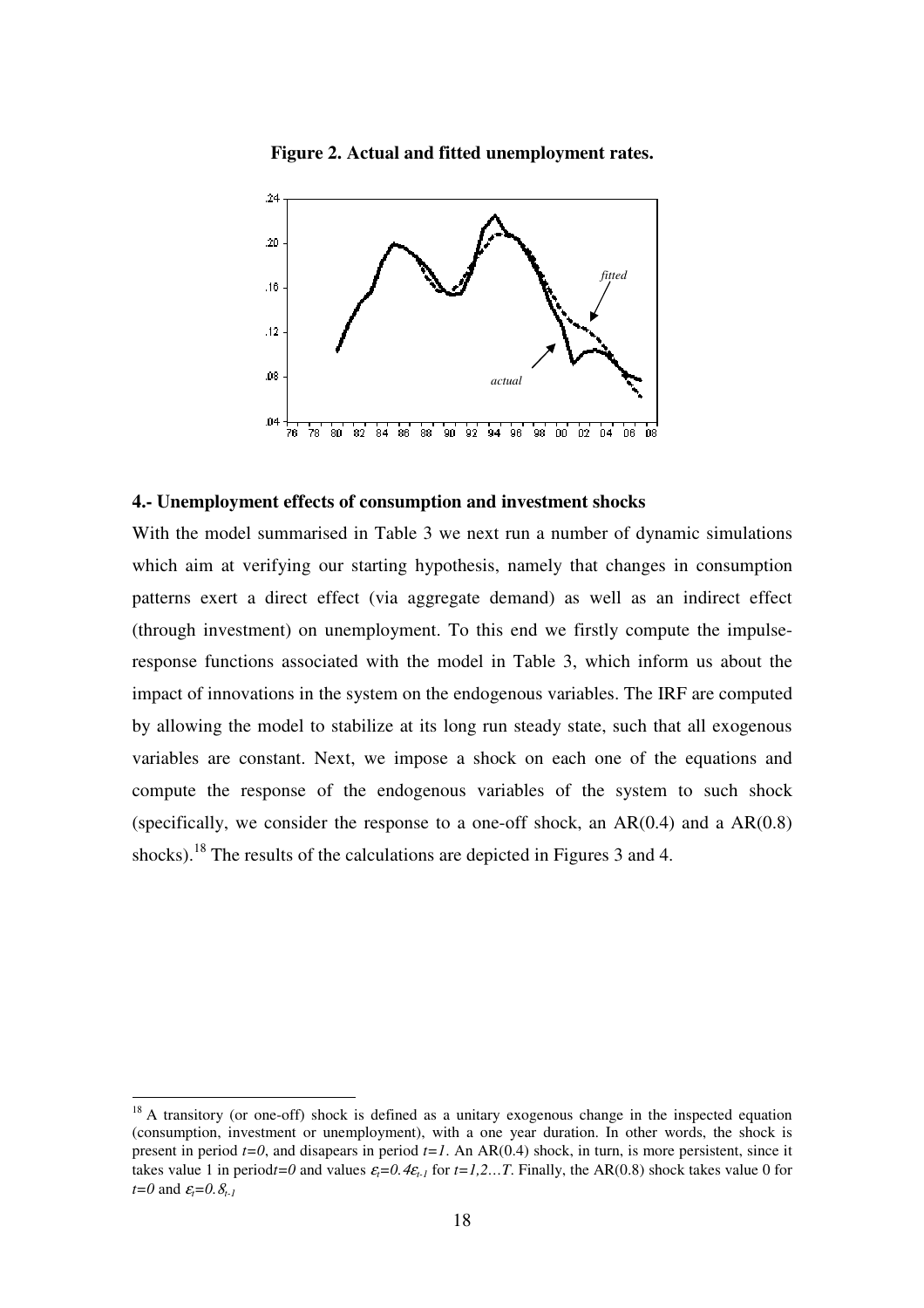

#### **Figure 3. Impulse-Response Functions to consumption shocks**





From the information in these graphs we may point that, first, shocks on consumption (regardless of the degree of persistence of the shock) exert an important effect on the unemployment rate, affecting also investment. Thus, when we consider a temporary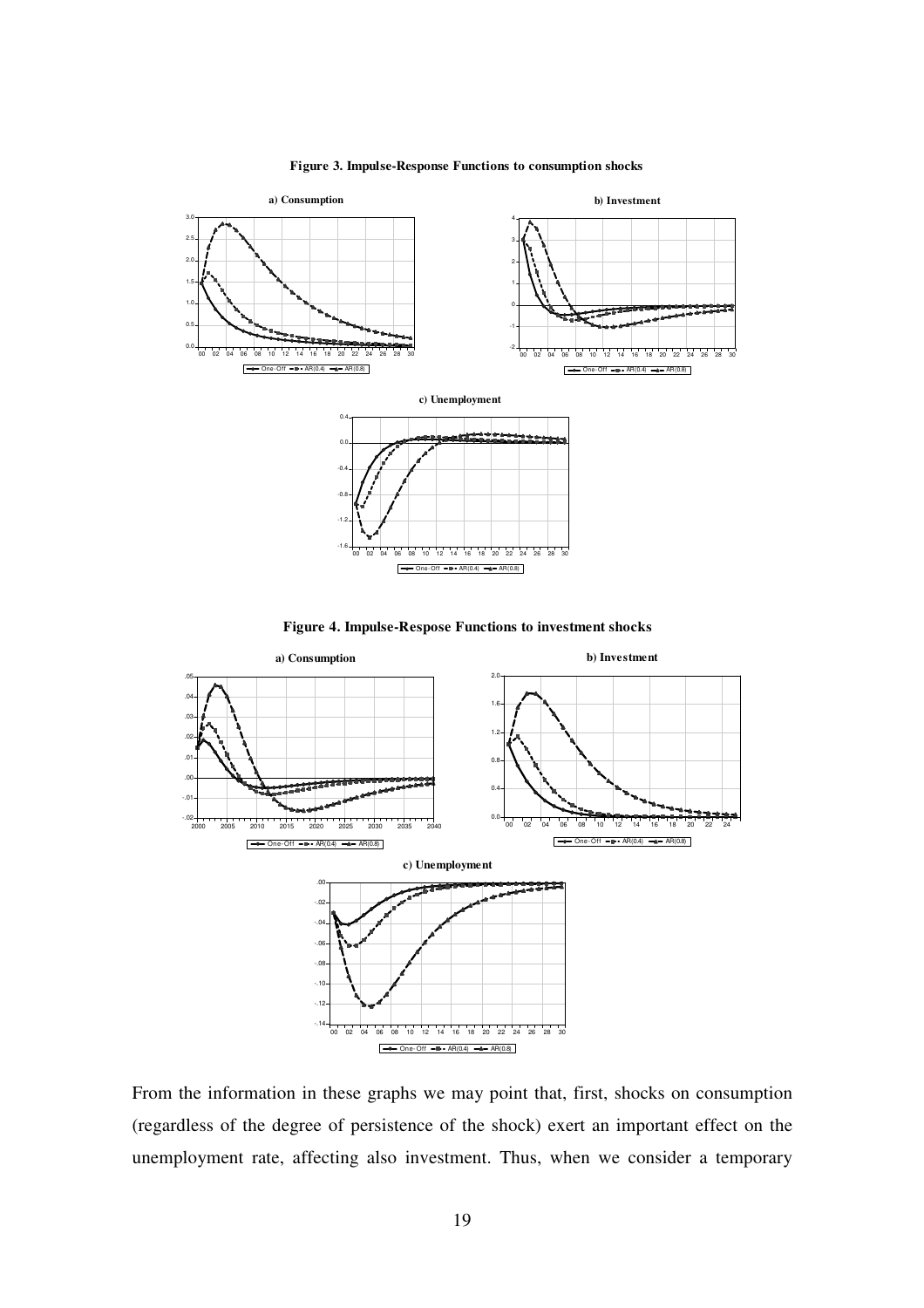one-off shock on consumption, there exists an important contemporaneous impact on investment (which is increased by more than a unit), which would indicate an accelerator effect. The unemployment rate, in turn, is reduced by 0.9 points contemporaneously, with a prolonged effect through 6 periods before reaching is initial value. Therefore, this IRF allows validating the hypothesis that changes in consumption affect unemployment through first and second round effects. Obviously, the more persistent is the shock on consumption, the greater the unemployment effects (see panel c) on Figure 3.

If we consider shocks on investment, the effects are similar, however the contemporaneous impact on the unemployment rate is lower than that of consumption shocks. In any case, an exogenous increase in investment is followed by further increases in consumption through the reductions in unemployment, with prolonged effects on the system.

A synthetic way of summarising the information provided by the IRF is to calculate the accumulated impact of each shock on the endogenous variables in the long run. Assuming that the long run value of an endogenous variable is represented by *x LR* (where *x* represents consumption, investment and the unemployment rate, respectively), let  $\theta_t = x_t - x^{LR}$  be the difference between the actual value of variable *x* and its long run value in each period  $t$ ,  $t=1,2...$  once that a shock in the system has occurred. If the shock took place in period *t=j* then it is possible to compute the *accumulated short run effect* on variable *x* as:

$$
\pi = \sum_{t=j}^{\infty} \theta_t \tag{10}
$$

Note that this measure is the area below the IRF, therefore the greater the former, the larger the accumulated effect of a given shock on the variable under study. We may complement this measure with a temporal quantification of the shock. In this case, we would analyse the number of periods required for an endogenous variable to reach again its long run value (or a neighbourhood of it). The first type of measures will be referred to as *quantitative persistence*, while the latter will be referred to as *temporal persistence*. Table 4 summarises these calculations.<sup>19</sup>

 $19$  Given that we have considered three types of shocks, we should provide persistence measures for each. However, autoregresive shocks are persistent temporary shocks, and thus the persistence measures would only reflectan amplification of the effects of a temporary one-off shocks. For this reason we provide the results for this latter type of innovations.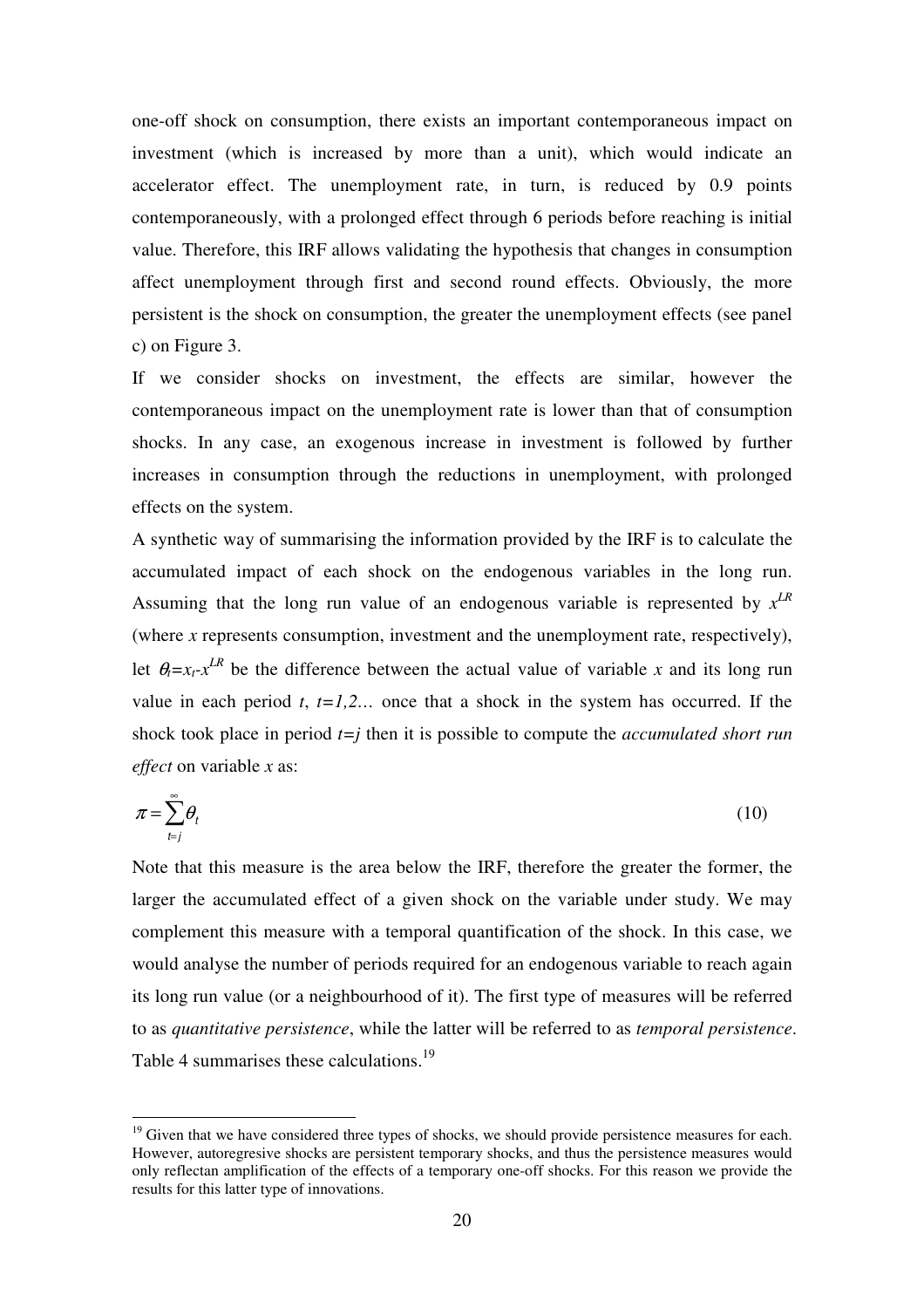|                                  |       | <b>Consumption shock</b> |         | <b>Investment shock</b> |                |         |
|----------------------------------|-------|--------------------------|---------|-------------------------|----------------|---------|
|                                  | Cons. | <i>Invest.</i>           | Unemp.  | Cons.                   | <i>Invest.</i> | Unemp.  |
| Quantitative persistence $(\pi)$ | 8.25  | 0.00                     | $-1.46$ | 4.31                    | 3.33           | $-0.31$ |
| Temporal persistence $(\tau)$    |       |                          | 4       |                         |                |         |

**Table4. Measures of Quantitative and Temporal Persistence.** 

Notes: Cons., Invest. andUnemp. refer to consumption, investment and unemployment, respectively. Temporal persistence is computed as the number of periods required for the system to absorb 90% of the initial impact of the shock.

These results reinforce those provided by the IRF. The shocks generating more unemployment quantitative persistence are the consumption shocks, in spite of the larger effect in temporal terms of investment shocks. As regards the response of the two other endogenous variables, the quantitative effect on consumption of self and investment shocks is similar, while the self-effect of investment shocks is greater than consumption shocks.

In any case, these results suggest that should persistent falls in consumption levels occur (as it is the case in the Spanish economy), the unemployment rate would be largely and persistently affected, which would further complicate the labour market adjustment.

An additional exercise allows analysing the effects on the equilibrium unemployment rate of *permanent* changes in consumption. The idea is to simulate what would happen with the equilibrium unemployment rate whena permanent fall in consumption or in investment levels occurs. Which of these aggregate demand shocks would affect unemployment most in the long run? To answer this question we use the model presented in Table 3 and introduce a permanent shock in the consumption equation and in the investment equation (in different simulations), and compute the responses of the unemployment rate, which are depicted in Figure 5.

From this figure we conclude that there are very different long run effects. Thus, a permanent unit shock on consumption increases equilibrium unemployment by 1.5 points, whereas in the case of investment shocks the unemployment rise is of 0.31, i.e., a permanent consumption shocks generates a long run effect which is 5 times larger than that of investment shocks. Secondly, the dynamic adjustment towards the new long run unemployment rate is remarkably different. In the short run, the unemployment rate overreacts to the consumption shock, increasing by 2.3 points, and then it progressively approaches its new long run value. In the case of an investment shock, the dynamic response is softer, approaching smoothly the new equilibrium unemployment rate. This indicates that in the case of consumption, the short run effects are greater than the long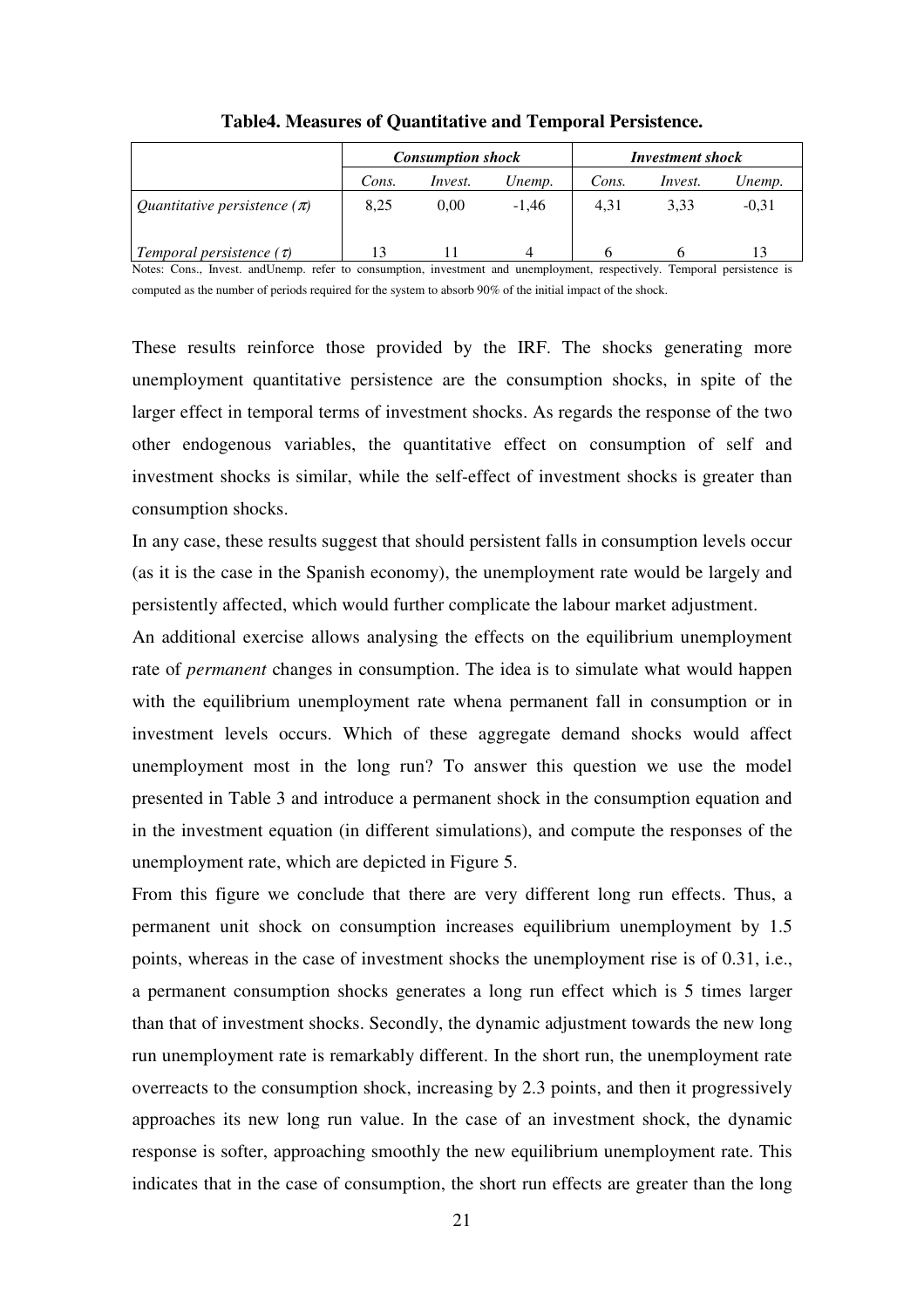run effect, while the contrary holds for the investment shocks. This results calls for caution in the design of public budget adjustment policies, since any measure targeted at increasing public revenues taxing (and therefore lowering) consumption are likely to exert catastrophic effects on the equilibrium unemployment rate.



**Figure 5. Impulse-Response functions to permanent shocks in consumption and investment**

#### **5.- Conclusions**

This paper provides new evidence as regards the existence of an empirical relationship between the main components of aggregate demand (consumption and investment) and the labour market equilibrium. Specifically, and taking into account that the main economic thought paradigms in macroeconomics (the New Keynesian Macroeconomics and the New Classical Macroeconomics) do not support the idea that aggregate demand shocks have prolonged labour market effects, we have shown that through a highly stylised macroeconomic model it is possible to establish a number of transmission mechanisms of aggregate demand shocks to the equilibrium level of employment, as a function of the adjustment of the capital stock and its level of utilization. In essence, this model indicates that if changes in the aggregate demand are associated to permanent shifts in the labour demand curve (due for instance to increases in the marginal product of labour o to an increase in the number of firms), there will be permanent effects on the equilibrium level of employment. These permanent effects would also be present if the labour demand function has positive slope and the change in aggregate demand affects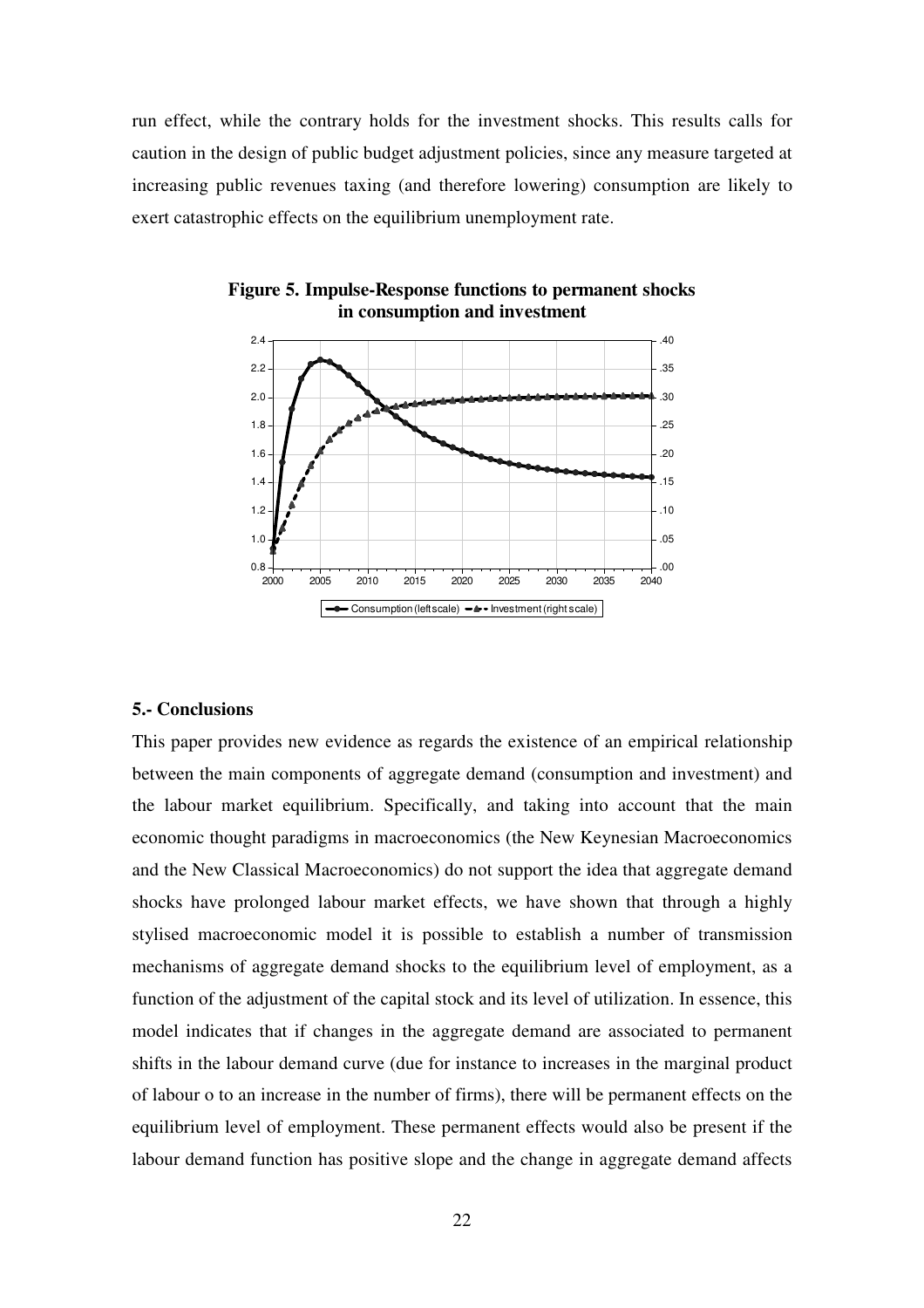the wage setting curve (or the labour supply curve). Combining this model with standard macroeconomics models of investment and consumption behaviour allows us to establish a close relationship between consumption, investment and the labour market equilibrium (measured through the unemployment rate). The empirical evidence provided in Section 3 proves the existence of such relationship for the Spanish economy, while the dynamic simulations in Section 4 allowed quantifying the potential effects of demand shocks. Thus, we found that temporary shocks on consumption exert greater accumulated effects on unemployment than investment shocks, due to the feedback between both variables. In the presence of permanent consumption shocks, the equilibrium unemployment rate increases more than with investment shocks, as well as triggering stronger short run effects.

The implications for policy making are very relevant, especially in the current recessionary context of the Spanish economy, which is joined by a strong fiscal adjustment process. As in Malley and Moutos (2001), from our results we may deduce that any policy mix targeted at reducing the unemployment rate should include measures to incentive capital accumulation. In this sense, we agree with Kapadia (2005) in that policies fostering investment would help in reducing unemployment, and that in the case that policy focuses exclusively on labour market reforms, the effect on the employment level may be negative. In this same line, Arestis*et al.* (2007) conclude that policies should not be focused on the deregulation of the labour market and the promotion of flexibility, but should incentive sufficient capital accumulation.

Notwithstanding, from this paper we may also conclude that focusing exclusively on capital accumulation and leaving aside measures to stimulate aggregate consumption may not solve the labour market adjustment problem. Our empirical results suggest that current falls in consumption during the present recession may generate a very strong effect on the unemployment rate, through the accumulated first and second round effects (via investment). At the same time, credit restrictions which are characterizing this turmoil will not allow for increases in investment, even with historically low real interest rates. Lastly, fiscal adjustment will lead to further falls in aggregate demand and tax rises, which will curtail disposable income even further. Therefore, the outlook as regards the evolution of the unemployment rate is quite pessimistic.

The negative recentbehaviour of the Spanish unemployment rate is, no doubt, the result of a series of unfavourable factors (excessive dependence of low-productivity sectors, high temporary employment rate, duality in the labour market, excessive rigidities in the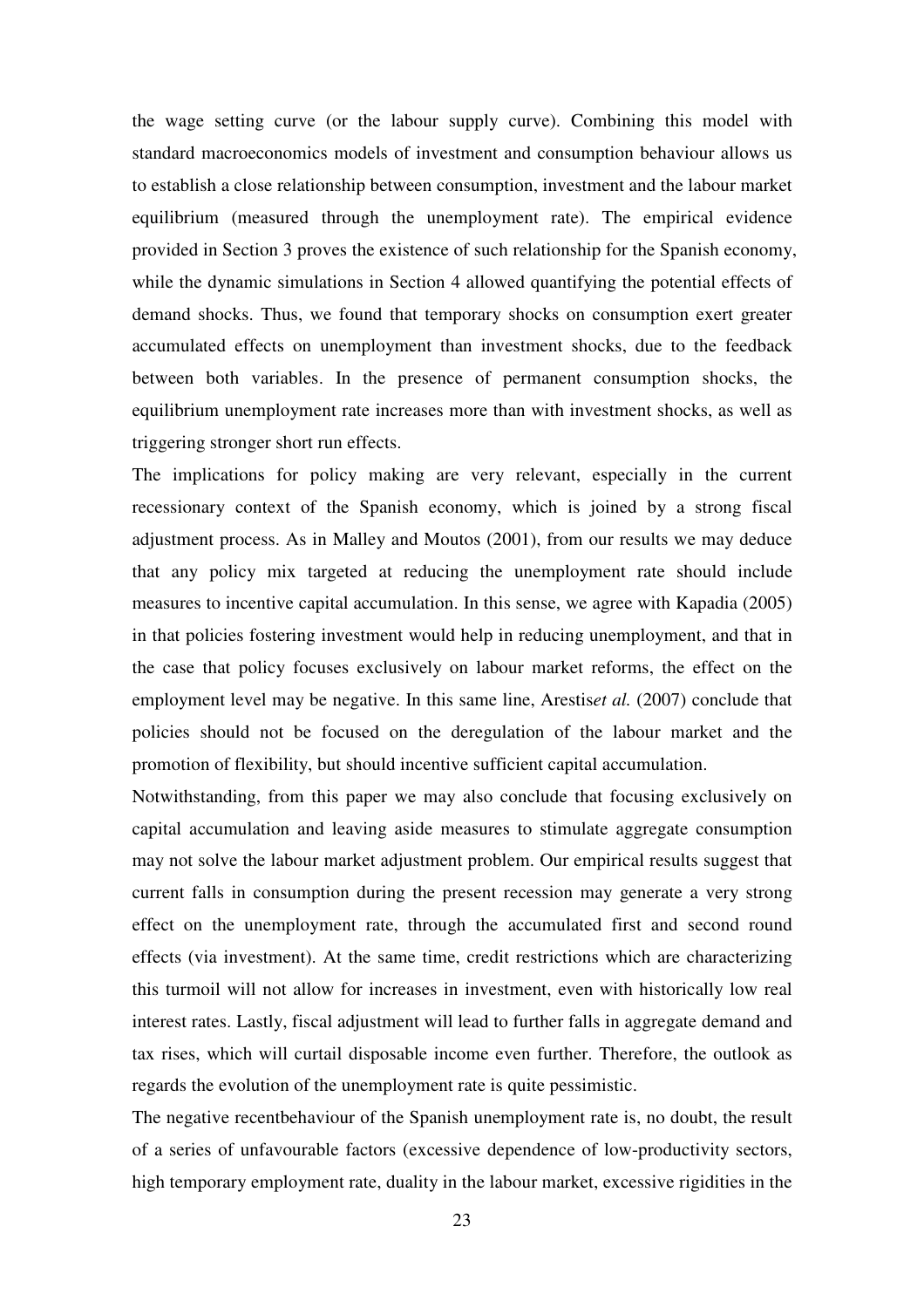wage bargaining processes, etc.), but the insufficient private spending in consumption and investment, which far from being outweighed by public spending, has been reinforced by recent public budget adjustment plans, has contributed to amplify the magnitude of the problem in recent years. It seems clear that the chronic unemployment problem in Spain (and its deterioration in the last years) is not uniquely attributable to labour market institutions and regulations. Therefore, any measure focused on those aspects, affecting negatively consumption and investment will not be able to solve the unemployment problem.

Measures targeted at increasing aggregate demand components without compromising the public budget balance are, therefore, needed. In this sense, a deep reform of the tax system which lowers tax pressure on the income levels with greater propensity to consume would be an adequate stimulus to start with the multiplier effects. At the same time, deepening into the financial system reform is essential to revert credit flows towards the real sector of the economy, such that economic activity starts creating employment again.

Note that in the context of a monetary union there would be an additional adjustment mechanism, through an internal devaluation via wage cuts, that if the inflation rate is to be kept stable, should be achieved through nominal wage reductions. However, our results show that this type of adjustment, being an attack to the welfare system, also would be associated to falls in the disposable income of households, with a likely deterioration of the unemployment problem. Therefore, these type of measures should be avoided by policymakers. We hope that in this context, the option of fostering labour supply reductions via external out-migration (which seems to be already in place) instead of via employment creation is not chosen by policy makers as the via to solve the labour market adjustment problem in Spain.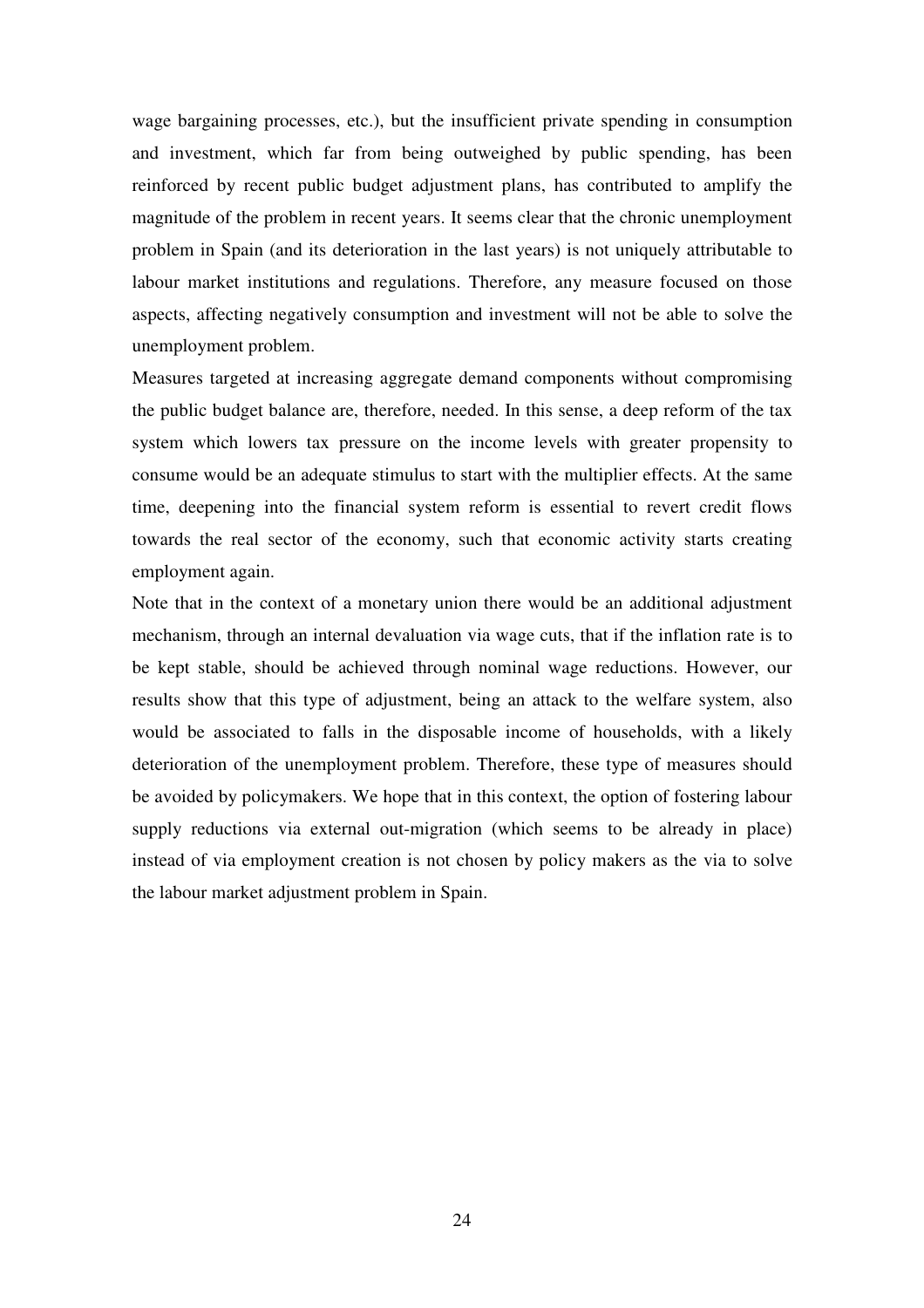#### **References**

- 1. Alexiou, C. and Pitelis, C. (2003):"On capital shortages and European unemployment: a panel data investigation". *Journal of Post Keynesian Economics*, 25(4), pp. 613-631.
- 2. Ando and F. Modigliani (1963):"The Life Cycle Hypothesis of Saving: Aggregate Implications and Tests". *American Economic Review*, 53. pp. 55-84
- 3. Arestis, P. Baddeley. M. and M. Sawyer (2007):"The relationship between capital stock, unemployment and wages in nine EMU countries". *Bulletin of Economic Research,* 59(2), pp. 125-148
- 4. Baltagi, B. H. and Kao (2000): "Nonstationary Panels, Cointegration in Panels and Dynamic Panels: A Survey", mimeo.
- 5. Baltagi, B.H. (2008): *Econometric Analysis of Panel Data*, New York: Wiley.
- 6. Bande. R. and D. Riveiro (2012):"Private Savings and Macroeconomic Uncertainty: Evidence from Spanish Regional Data", *mimeo.*
- 7. Banerjee, A. (1999): "Panel Data Unit Roots and Cointegration: An Overview", *Oxford Bulletin of Economics and Statistics*, special issue, pp. 607-629.
- 8. Blanchard, O.J. and N.G. Mankiw (1988):"Consumption: Beyond Certainty Equivalance". *American Economic Review, Papers and Proceedings,*78, pp. 173-177.
- 9. Blanchard, O.J. and L. Summers (1987):"Hysteresis and the European Unemployment Problem". *NBER Macroeconomics Annual*, 1, pp.15-77.
- 10. Carroll, C.D. (1992):"The Buffer.Stock Theory of Savings: Some Macroeconomic Evidence". *Brookings Papers on Economic Activity*, 2, pp. 61- 135.
- 11. Drèze, J. and F. Modigliani (1972):"Consumption Decissions under Uncertainty". *Journal of Economic Theory*, 5, pp. 308-335.
- 12. Dynarski, M. y S. Sheffrin (1987):"Consumption and Unemployment". *Quarterly Journal of Economics*, 102, pp. 411-428.
- 13. Fisher, R.A. (1932): *Statistical Methods for Research Workers*, Edinbutgh: Oliver & Boyd
- 14. Friedman, M. (1957). *A Theory of the Consumption Function*, Princeton University Press.
- 15. Friedman, M. (1968):"The Role of Monetary Policy". *American Economic Review*, 58, pp. 1-17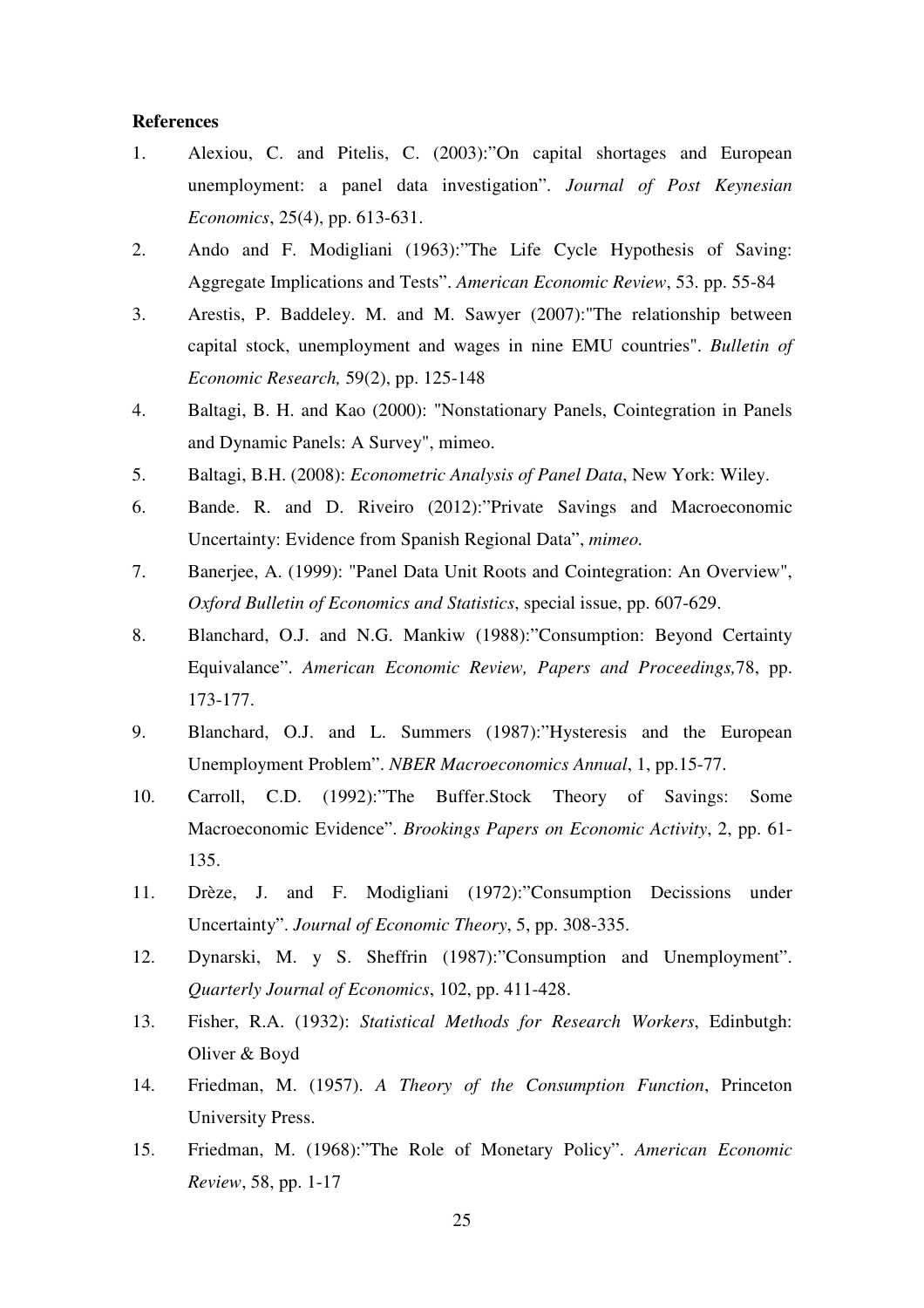- 16. Hanm, J.H. (1999):"Consumption Growth, Income Growth and Earnings Uncertainty: Simple Cross-Country Evidence". *International Economic Journal*, 13, pp. 39-58.
- 17. Hanm, J.H. and D.G. Steigerwald (1999):"Consumption Adjustment under Time-Varying Income Uncertainty". *Review of Economics and Statistics*, 81, pp. 32-40.
- 18. Kapadia, S. (2005):"The Capital stock and equilibrium unemployment: a new theoretical perspective". *Balliol College, University of Oxford. Department of Economics*, Discussion Paper 181.
- 19. Karanassou, M., Sala, H. and D.J. Snower (2010):"Phillips Curves and Unemployment Dynamics: A Critique and a Holistic Perspective,".*Journal of Economic Surveys*, 24, pp. 1-51.
- 20. Kwiatkowski, D., Phillips, P. C. B., Schmidt, P. and Y. Shin (1992) "Testing the null hypothesis of stationarity against the alternative of a unit root: how sure are we that economic time series are non stationary?",*Journal of Econometrics* 54, pp. 159-178.
- 21. Layard, R., Nickell, S. and R. Jackman (1991): *Unemployment: Macroeconomic Performance and the Labour Market*. Oxford University Press, Oxford.
- 22. Leland, H. (1968):"Saving and Uncertainty: The Precautionary Demand for Saving". *Quarterly Journal of Economics,* 82, pp. 465-473.
- 23. Lindbeck, A. and D.J. Snower (1987):"Union Activity, Unemployment Persistence and Wage-Employment Ratchets". *European Economic Review,* 31, pp. 157-167.
- 24. Lindbeck, A. and D.J. Snower (1994):"How Are Product Demand Changes Transmitted to the Labour Market?".*Economic Journal*, 104 (Marzo), pp. 386- 398.
- 25. Loayza, N., Schmidt-Hebbel, K. and L. Servén (2000):"What drives private saving rates across the world?" *Review of Economics and Statistics*, 82(2), pp. 165-181
- 26. Maddala, G. S. and S. Wu (1999): "A comparative Study of Unit Root Tests with Panel Data and a New Simple Test", *Oxford Bulletin of Economics and Statistics*, special issue, pp. 631-652.
- 27. Malley, J. and T. Moutos (1996):"Unemployment and Consumption". *Oxford Economic Papers*, 48, pp. 584-600.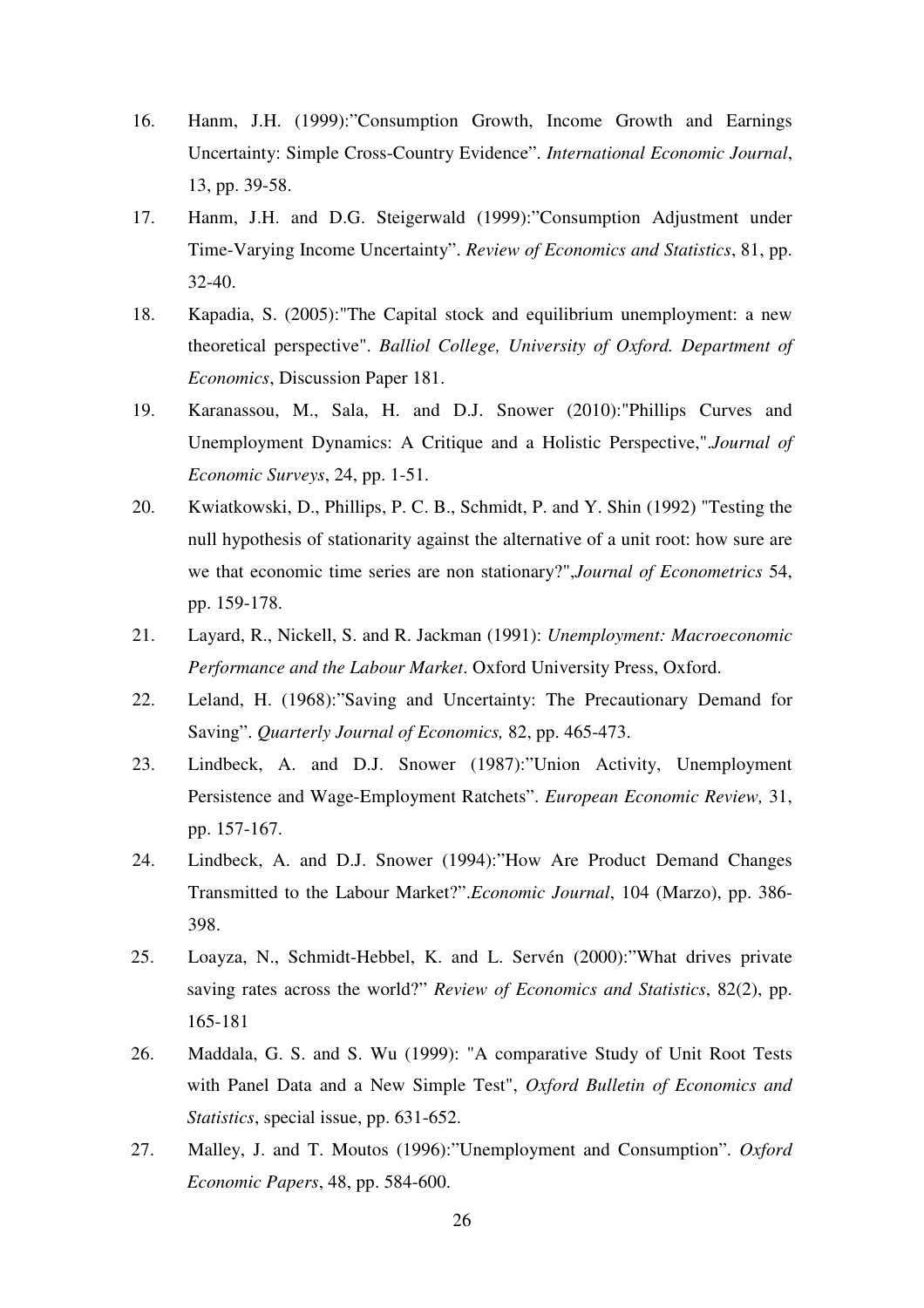- 28. Malley, J. and T. Moutos (2001):"Capital Accummulation and Unemployment: A Tale of two Continents": *Scandinavian Journal of Economics*, 103(1), pp. 79- 99.
- 29. Menegatti, M. (2007):"Consumption and Uncertainty: a Panel Analysis in Italian Regions". *Applied Economics Letters*, 14, pp. 39-42.
- 30. Menegatti, M. (2010):"Uncertainty and Consumption: New Evidence in OECD Countries". *Bulletin of Economic Research*, 62(3), pp. 227-242.
	- 31. Modigliani, F. and R. Brumberg (1954):"Utility Analisys and the consumption function: an interpretation of cross-section data". In Kurihara, K.K. (Ed.), *Post-Keynesian Economics*. Rutgers University Press, New Brunswick, pp. 388-436.
	- 32. Modigliani, F. (1970):" "The life-cycle hypothesis and intercountry differences in the saving ratio," in W. A. Eltis, M. FG. Scott, and J. N. Wolfe, ed*s.,Induction, growth, and trade: essays in honour of Sir Roy Harrod*, Oxford. Oxford University Press. pp. 197–225.
- *33.* Modigliani, F. (2000):"Europe'sEconomicProblems. Prepared for *Testimony before the Monetary Committee of the European Central Bank. Mimeo*
- 34. Mody, A., Ohnsorge, F. and D. Sandri (2012)*:"*Precautionary Savings in the Great Recession".*IMF Working Paper*, WP12-42.
- 35. Pesaran, H., Shin Y. and R. Smith (1996):"Testing for the Existence of a Long Run Relationship". *DAE Working Paper* 9622, University of Cambridge.
- 36. Pesaran, H. and Y. Shin (1999):"An Autorregresive Distributed Lag Modelling Approach to Cointegration Analysis". In S. Strom (Ed.), *Econometrics and Economic Theory in 20th Century: The Ragnar Frisch Centennial Symposium*, pp. 371-413. Cambridge. Cambridge University Press.
- 37. Rowthorn, R. (1999):"Unemployment, Wage Bargaining and Capital-Labour Substitution", *Cambridge Journal of Economics,* July
- 38. Sandmo, A. (1970):"The Effect of Uncertainty on Savings Decissions". *Review of Economic Studies*, 37, pp. 353-360.
- 39. Smith, R. and A.M. Fuertes (2011):"Panel Time Series". *Mimeo.*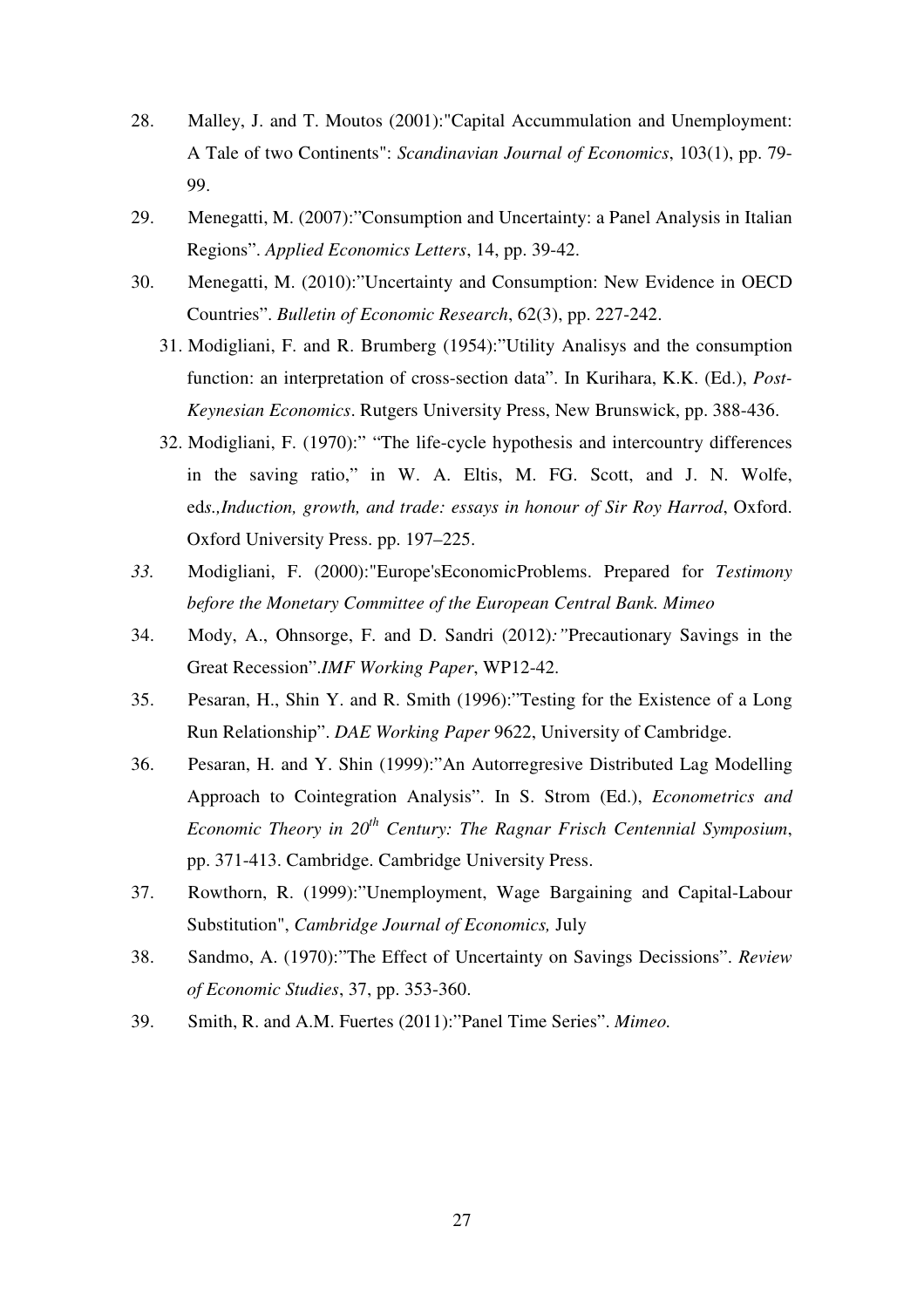## **Apendix**

|                          | <b>Variable</b>            | <b>Definition</b>                                  | <b>Source</b>                                        |
|--------------------------|----------------------------|----------------------------------------------------|------------------------------------------------------|
|                          | $C_{it}$                   | Final consumption                                  | <b>BD-MORES,</b><br>Dirección                        |
|                          |                            |                                                    | expenditure by households general de Presupuestos,   |
|                          |                            |                                                    | Economía<br>Instituto<br>de                          |
|                          |                            |                                                    | Internacional, University of                         |
|                          |                            |                                                    | Valencia                                             |
|                          | $\text{Yd}_{\text{it}}$    | Gross household                                    | <b>BD-MORES</b>                                      |
|                          |                            | disposable income                                  |                                                      |
| <b>REGIONALVARIABLES</b> | $Y_{it}$                   | GDP at market prices                               | <b>BD-MORES</b>                                      |
|                          | $\mathbf{I}_{\mathrm{it}}$ | <b>Gross Fixed Capital</b>                         | <b>BD-MORES</b>                                      |
|                          |                            | Formation                                          |                                                      |
|                          | $\mathbf{u}_{\mathrm{it}}$ | Regional unemployment                              | Población<br>Encuesta<br>de                          |
|                          |                            | rate                                               | Activa, INE                                          |
|                          | $NFW_{it}$                 | Non financial wealth:                              | Residential capital stock                            |
|                          |                            | value of the residential                           | <b>IVIE,</b><br>Universidad<br>de                    |
|                          |                            | capital stock= residential                         | Valencia                                             |
|                          |                            | capital stock x average                            | Averagesq.<br>M.<br>price:                           |
|                          |                            | price of squared meter of                          | Sociedad de Tasación                                 |
|                          |                            | real estate                                        |                                                      |
|                          | FWt                        | Financial wealth: anual                            | Bolsa de Madrid                                      |
|                          |                            | average of the Madrid                              |                                                      |
|                          |                            | stock index                                        |                                                      |
|                          | Bt                         | Social benefits per                                | OCDE, Economic Outlook                               |
|                          |                            | inhabitant                                         |                                                      |
| <b>NATIONALVARIABLES</b> | <b>RSHIRt</b>              |                                                    | Real short run interest rate: OCDE, Economic Outlook |
|                          |                            | nominal short run interest                         |                                                      |
|                          |                            | rate-rate of inflation                             |                                                      |
|                          | <b>DEBTt</b>               | Public debt stock as a % of OECD, Economic Outlook |                                                      |
|                          |                            | <b>GDP</b>                                         |                                                      |

### **Table A1. Definitions and data sources**